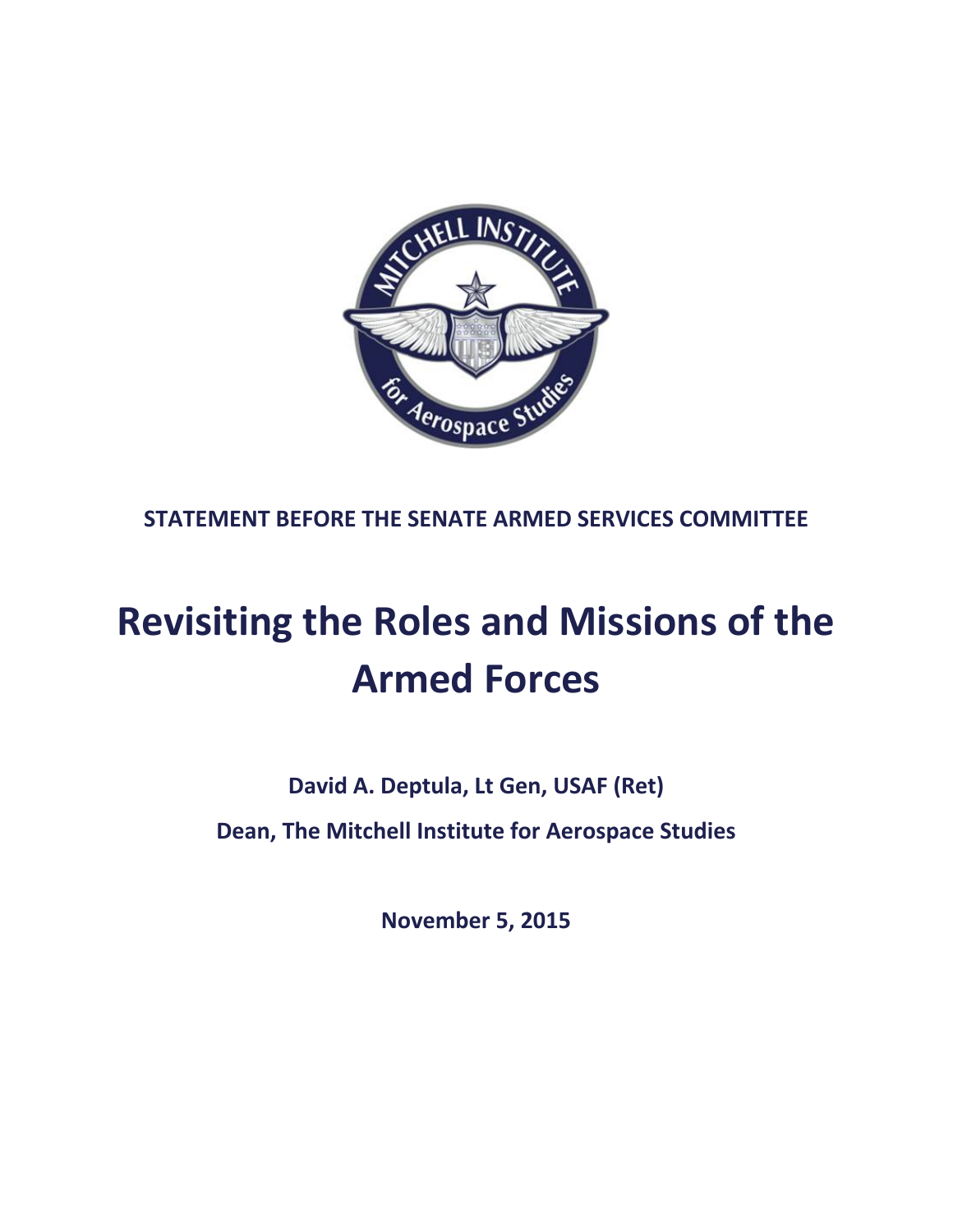## **STATEMENT BEFORE THE SENATE ARMED SERVICES COMMITTEE ON ROLES AND MISSIONS OF THE ARMED SERVICES**

## **November 5, 2015**

## **Statement by David A. Deptula, Lt Gen, USAF (Ret)**

## **Dean, The Mitchell Institute for Aerospace Studies**

#### Introduction

Mr. Chairman, Senator Reed, members of the Committee, thank you for inviting me to appear today to present my thoughts on the critical issue of roles and missions of the Armed Services. I am a product of a military family. My grandfather was an immigrant and served as an Army infantryman in World War I as a private. My uncle was a Marine at the tip of the spear in World War II (WWII), Korea, and Vietnam. He was the first Marine officer to land on Green Beach at Inchon, and led a battalion in Vietnam. My Dad served in WWII in the Pacific as a B-29 maintenance officer. Later he helped win the Cold War participating in nuclear weapons development and testing, and served in research and development the remainder of his career. He is the most dedicated Air Force officer I ever knew. Now almost 95, he was, and still is, my inspiration on the value of aerospace power.

WWII and the Cold War posed for my uncle, my Dad, and many others of the "Greatest Generation" some very significant challenges. As a result of their efforts, the United States prevailed against incredibly challenging odds. Today, my son carries on a proud tradition serving in the military, flying an Air Force fighter. It is now up to us to confront our own unique set of circumstances. The present situation paints a stark picture. The United States faces a burgeoning set of threats around the globe, but has fewer resources to meet these challenges. The only way to prevail against such dynamics is to optimize our service roles and missions to evolve their relationship from one of *interoperability*—a goal of the Goldwater-Nichols Act, to one of *interdependency*—the next step in the evolution of our military, and perhaps the focus of a McCain-Thornberry Act.

A dollar spent on duplicative capability comes at the expense of essential capacity or capability elsewhere. Confused organizational structures lead to sub-optimal employment of forces already stretched too thin. Outdated service roles and missions parameters yield costly, inefficient acquisition programs. Clearly, things have to change—security circumstances and fiscal pressures will no longer tolerate such conditions.

I believe that if the United States is to succeed in protecting its core interests around the globe and deter aggression, we need to have the strongest Army, Navy, Marine Corps, and Air Force in the world. However, fiscal realities dictate that the military will have to make difficult choices to balance near-term operational readiness with longer-term needs. That is the only way we will attain affordability imperatives. This demands much more clarity regarding goals and desired outcomes, with special emphasis on what it means to project effective, prudent power in the  $21<sup>st</sup>$  century. These dynamics are yielding a budget-driven roles and missions competition, but a thoughtful conversation regarding national interests and strategy has yet to occur. I commend Chairman McCain, Senator Reed, and the rest of the Senate Armed Services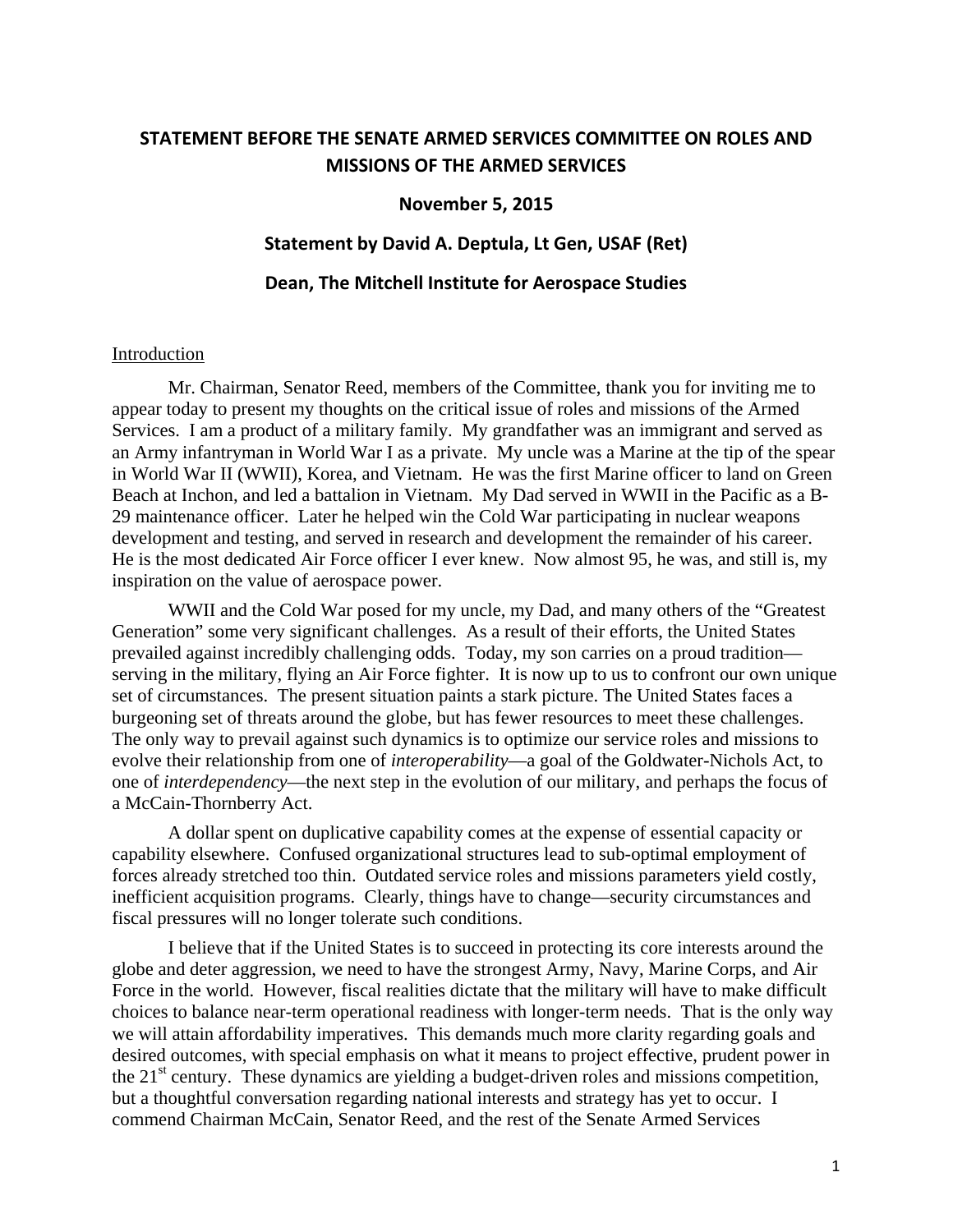Committee for staring this conversation by initiating this series of hearings regarding our national security architecture.

I believe the biggest challenge our defense establishment faces is one of institutional inertia. We are well into the information age, yet our systems, organizations, and concepts of operation are rooted in the industrial age of warfare. This in addition to the fact our diplomatic, economic, and informational elements of our national security enterprise are also largely unchanged since the mid 20th century, and require more integration than ever before. We can no longer afford this misalignment—not only is it costly, but it also projects undue risk.

Change with respect to the military involves four principal factors: first; *advanced technologies* that, because of the new capability they yield, enable the second element; *new concepts of operation* that produce order-of-magnitude increases in our ability to achieve desired military effects. The third element is *organizational change* that codifies changes in the previous elements, or enhances our ability to execute our National Security Strategy. It is through these lenses that we need to measure our progress. The final essential element to progress is the *human dimension.* People are fundamental to everything we do, especially when it comes to leadership.

## The 21<sup>st</sup> Century Security Environment

First, our defense strategy must contend with non-state and transnational actors; a rising economic and military powerhouse in China; a resurgent Russia; declining states—some with nuclear weapons capabilities; the increasing likelihood of nuclear weapons proliferation, which the recent deal with Iran does not attenuate; evil actors of the most despicable nature; and a dynamic web of terrorism.

Second, the pace and tenor of our lives has been irrevocably altered by the acceleration of change. Global trade, travel, and telecommunications have produced major shifts in the way we live. Such developments are not isolated. Speed and complexity have merged, and now *permeate* the conduct of warfare. Consequently, one implication for our future military is that it *must* be able to respond rapidly and decisively anywhere on the globe at any time. As recent events have demonstrated, key security events now unfold in a matter of hours and days, not months or years. The window to influence such circumstances is increasingly fleeting.

Third, we have to contend with increasing personnel and procurement costs at a time when defense budgets are decreasing. Therefore, *the provision of flexibility of response across a wide spectrum of circumstances* should be foremost among the decision criteria we apply to our future military.

Fourth, in the information age, we have to acknowledge that deploying large numbers of American military forces onto foreign soil to nation-build, vice accomplish a defined mission and leave, is simply counter-productive to securing our goals and objectives. Strategies centered upon occupation and attrition warfare expose vulnerabilities, invariably result in anti-American backlash and domestic disapproval, and often create destabilizing effects within the very state or region they are intended to secure.

Fifth, we must actively pursue and invest in options we can use to counter the increasingly advanced anti-access strategies and technologies our adversaries are likely to employ. Systems such as precision weapons and stealth aircraft projected incredible lethality at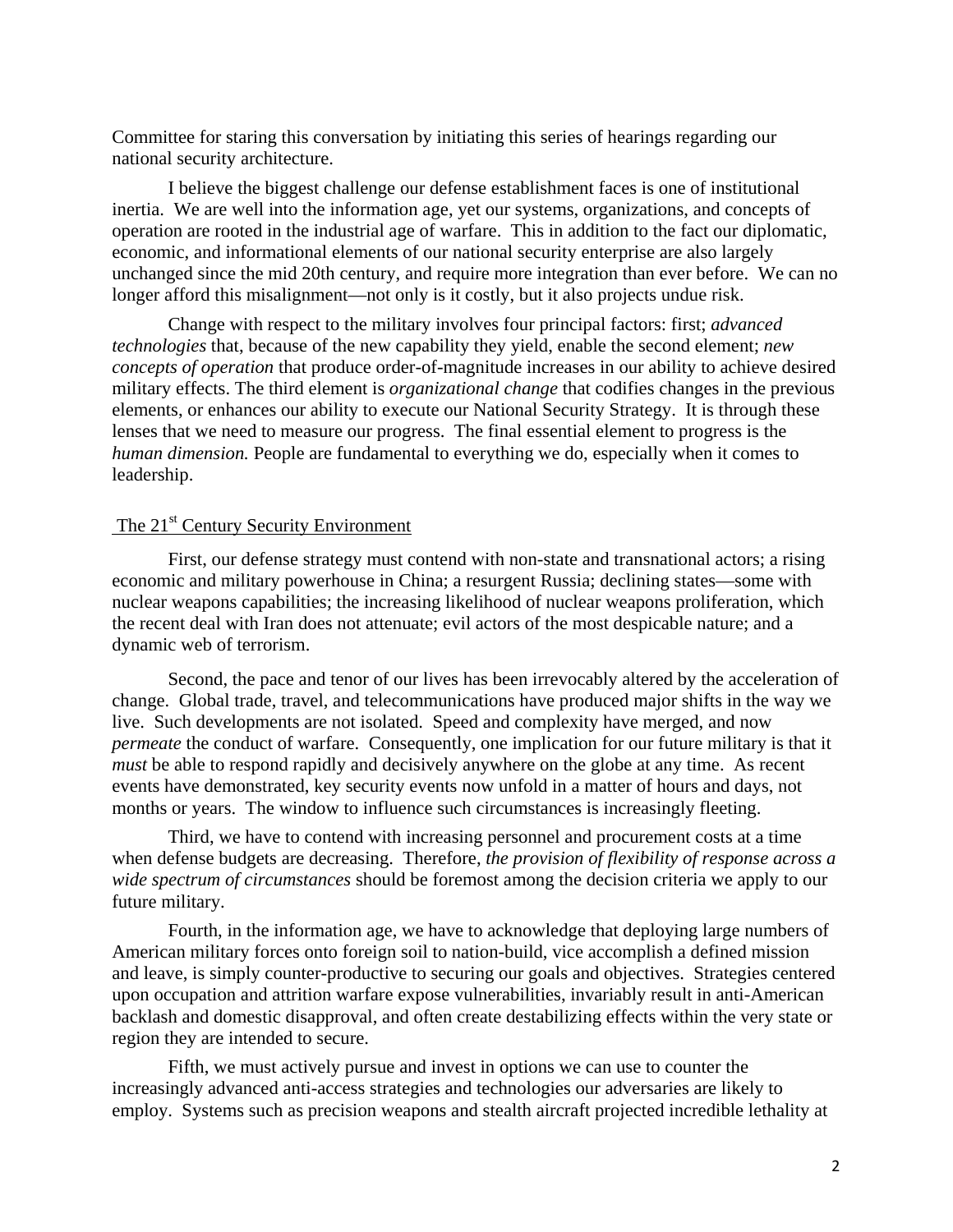the end of the Cold War. Those capabilities did not disappear. They continued to advance and proliferate. One quarter of a century later, it is foolhardy to assume U.S. forces will be afforded freedom of action in future engagements. Our strategies, planning assumptions, acquisition programs, and training need to account for this reality.

Sixth, we need to challenge our adversaries' domination of public perception in the information age. We have to learn how to use the application of accurate, compelling information as a core element of our security apparatus. We are woefully inept at strategic communications and too often are put in a reactionary vice proactive position when it comes to this core tenet of the information age.

Finally, information's value also extends past the news cycle. Just as wireless connectivity, personal computing devices, and cloud-based applications are revolutionizing life in the civilian sector; these trends are also radically altering the way in which our military forces project power. Faster and more capable networks and computing capabilities are turning information into the dominant factor in modern warfare. As one Air Force commander recently remarked, "We need to understand that platforms like the F-22 are information machines far above and beyond being killing assets." Operations over Syria validate this assertion. Given this reality, it is time we acknowledge that information and its management is just as important today as the traditional tools of hard military power— airplanes, satellites on orbit, infantry, amphibious elements and warships at sea. Information and data is the force evolving all these tools from isolated instruments of power into a highly integrated enterprise where the exchange of information and data will determine success or failure in the 21st century.

These facts have major implications throughout the military enterprise—shaping key areas like doctrine, organization, training, materiel acquisition and sustainment, along with command and control. Top leaders in the policy community also need to adjust to the new realities of information age combat operations. World War II and Cold War paradigms will simply fall short when considering how to build, sustain and employ military power in the modern era.

These trends provide a starting point for considering the future with which we have to contend. Bluntly stated, all the services, Department of Defense agencies, and the other elements of our national security architecture have been slow to recognize the emerging new security environment. Our focus has remained on traditional weapons platforms and we still have institutions and processes that were designed in the middle of the last century to accommodate what we perceived to be—in retrospect—a rather simple world of kinetics and traditional domains that characterized the Cold War. To fix this, we need to supplement our traditional focus on combined arms warfare with a broader "lens" that enables us to better accommodate such elements as non-kinetic tools, emerging technologies, and the cyber domain. Excessive emphasis on traditional weapon platforms associated with combined arms warfare runs the danger of dismissing the emerging non-kinetic instruments. We cannot relive the era of battleship admirals and cavalry generals dismissing aviation as a passing fad.

In summary, the proliferation of technology, speed of information flow, and the associated empowerment of nation states, organizations, and individuals, presents one of the most daunting challenges our military has ever faced.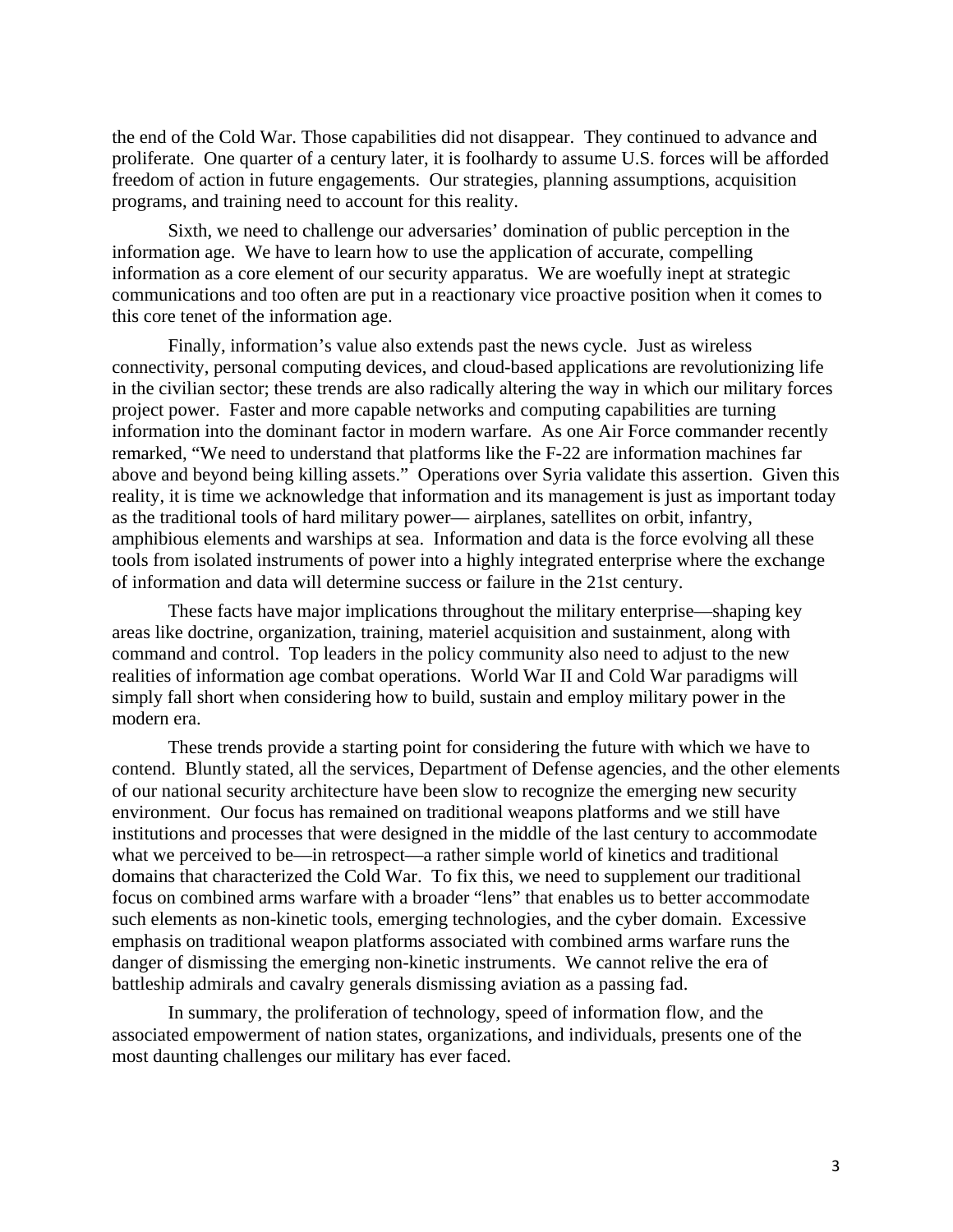## The Cornerstones of the U.S. Military: Services and Combatant Commands

Interservice rivalry is a vivid part of American military history stretching back to the earliest days of our republic. The most intense period of competition occurred at the close of World War II. Drawing on the lessons of that war and seeking to address years of agonizing political turmoil fueled by service rivalries, President Truman prodded Congress to pass the National Security Act of 1947 and its first amendment in 1949. This legislation established the fundamental postwar defense organization for the United States. These acts created, among other entities, a new Department of Defense (DOD), intended to unify the earlier separate Departments of War and Department of the Navy, and an independent air force as a third military department within DOD.

In 1958, additional legislation created the unified combatant commands that were designated as the headquarters for the conduct of actual warfare. However, this objective remained theoretical for many years, with the services remaining dominant in all aspects of organization, training, equipping, and planning. Land, sea, and air forces tended to operate autonomously. A service would develop weapons and equipment without regard to their compatibility with that of the other services. Army and Navy communications systems couldn't talk to one another; equipment purchased by the Army and Navy could not be loaded into Air Force cargo plane, and each service had its own doctrine for employing aircraft. This did not change until the Goldwater-Nichols Act of 1986. Its passage was prompted when years of inter service dysfunction manifested tragic results during the 1980 Iranian hostage rescue mission and the flawed invasion of Grenada three years later. Reformers demanded a change to afford joint conduct of warfare.

The Goldwater-Nichols Act had no intent to erase the differences in service philosophies and cultures, but it was hoped that the unique characteristics and strengths of each service could be molded to complement one another so the whole would be greater than the sum of its parts. Jointness became the mantra of the Armed Forces after passage of the Goldwater-Nichols in 1986. So just what did the Goldwater-Nichols act do? And what is proper meaning of jointness?

Here are the basics of the Goldwater-Nichols Act. First, no longer do the individual services fight our nation's war—the unified combatant commands do the fighting under a designated joint task force commander. There are two kinds of unified combatant commands regional and functional. The regional commands are Pacific, European, Central, Southern, Africa, and Northern Command. The functional commands are Transportation, Special Operations, and Strategic Command.

The services organize, train, and equip what are called service component forces assigned to the unified combatant commands under a joint task force commander to actually conduct operations. The way America fights essentially boils down to this: individual services do not fight—they organize, train, and equip. It is the combatant commands which fight under the unifying vision of a joint force commander.

Jointness means that among our four services, a separately developed and highly specialized array of capabilities is provided through service or functional components to a joint force commander—his or her job is to assemble a plan from among this "menu" of capabilities, applying the appropriate ones for the contingency at hand. It does not mean four separate services deploy to a fight and simply align under a single commander. It does not mean, "going along to get along." Nor does jointness mean everybody necessarily gets an equal share of the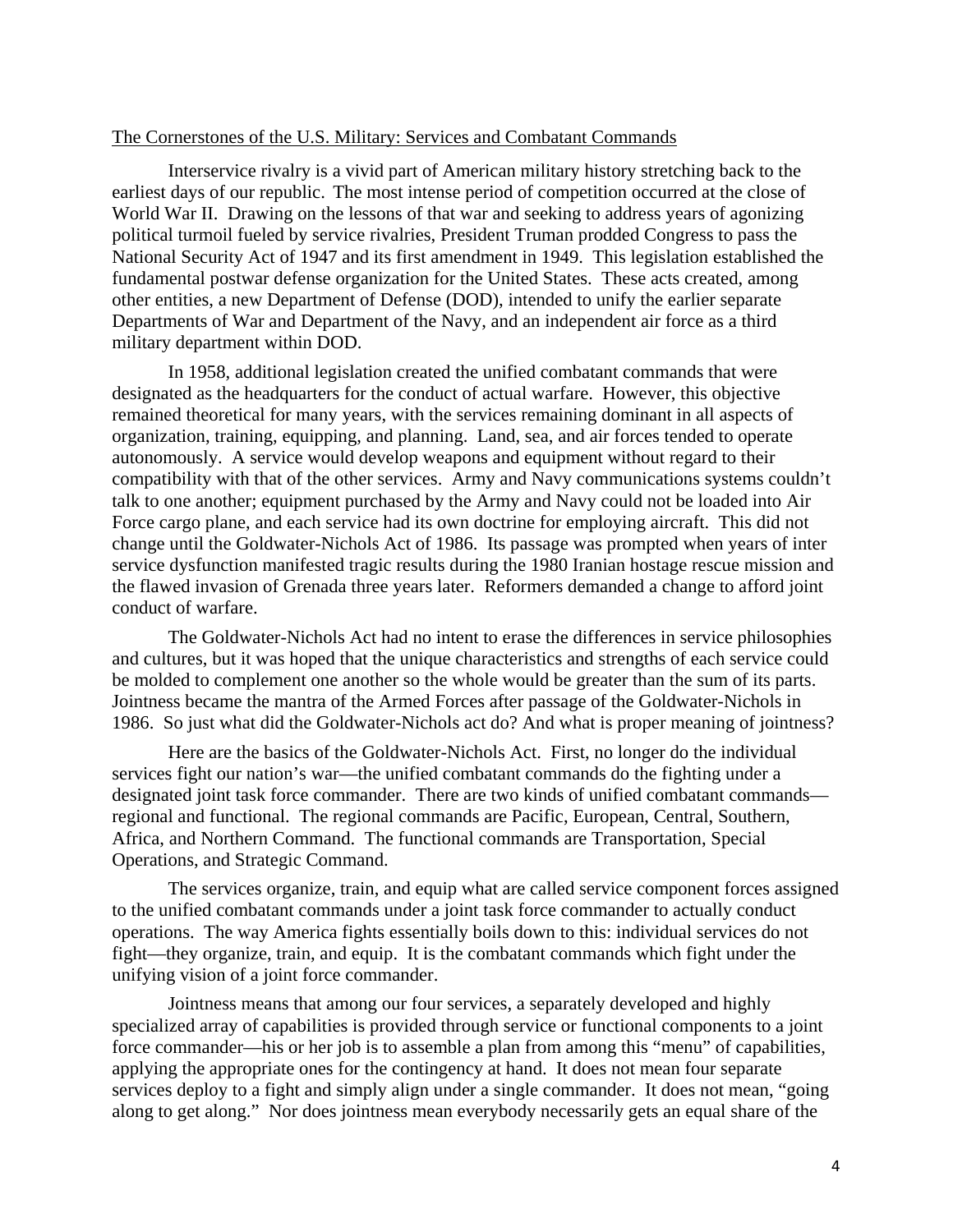action. Jointness does not mean homogeneity. In fact, what is often misunderstood about joint operations is that its strength resides in the *separateness* of the service components.

Joint force operations create synergies because they capitalize on each services' core functions—skill sets that require much time, effort, and focus to cultivate. It takes 20-25 years to develop a competent division commander, a surface action group commander, a Marine Expeditionary Force commander, or an Aerospace Expeditionary Force commander.

The beauty of the joint approach to warfare is that every contingency will be different, and a joint approach allows a joint task force commander to tailor-make an optimal and unique force to the particular contingency facing them. The service component force make-up for Operation Desert Storm (or the first Gulf War) was very much different than that required for Operation Allied Force (the air war over Kosovo and Serbia) which was very much different than that required for Operation Unified Assistance (the South Asia Tsunami relief), which is very much different than that required for Operation Inherent Resolve (the current counter Islamic State operations), and so on.

Since the passage of the Goldwater-Nichols Act, a joint approach was first intended to move contingency organizations and operations from independent, de-conflicted, service approaches, to sustained *interoperability*. Today, we need to move beyond interoperability to *interdependency*, which means the service components rely on capabilities brought to the joint fight by other service components. The services need to shed their historical predilection for self-sufficiency, or "owning" everything required to fight and win independently. The reason joint task force operations create synergies is because an *interdependent* approach allows each service to focus on, hone, and offer *its* core competencies. A service trying to control everything is an unsustainable practice from a resource perspective, and yields sub-optimized, compromised capabilities. Control of all the capabilities in a fight is the role of the combatant commanders when employing forces. It is far better for the services to invest and excel in their respective domains.

The notion can be likened to doctors concentrating on healing the sick, and firemen focusing on rescuing people from burning buildings. Drawing out this analogy, such an approach means joint task force operations have at their disposal the abilities to both put out fires, and to cure sick people, no matter which is needed where—and both of these important tasks are being performed by specialists in their fields. The unfavorable alternative to interdependence is to have firemen also attempting surgical procedures, and physicians darting in and out of blazing structures between seeing patients.

To be joint we require *separate* services, and it is an *imperative* that service members understand how to best exploit the advantages of operating in their domains. Articulating the virtues and values of a member's service is being "joint." However, when a single service attempts to achieve warfighting *independence* instead of embracing *interdependence*, "jointness" unravels, warfighting effectiveness is reduced, and costly redundancies and gaps likely abound. The last thing we need to do is turn back the clock on Goldwater-Nichols by allowing services to continue to develop redundant capabilities, thereby rejecting the premise of joint warfighting.

The degree of jointness exhibited since 1986 has ebbed and flowed based on the commanders in charge, and the degree—or lack thereof—that top U.S. military leaders have encouraged joint organization and execution. Let me offer some examples of the real-world ebb and flow of jointness. I was truly blessed with a career that found me in multiple joint and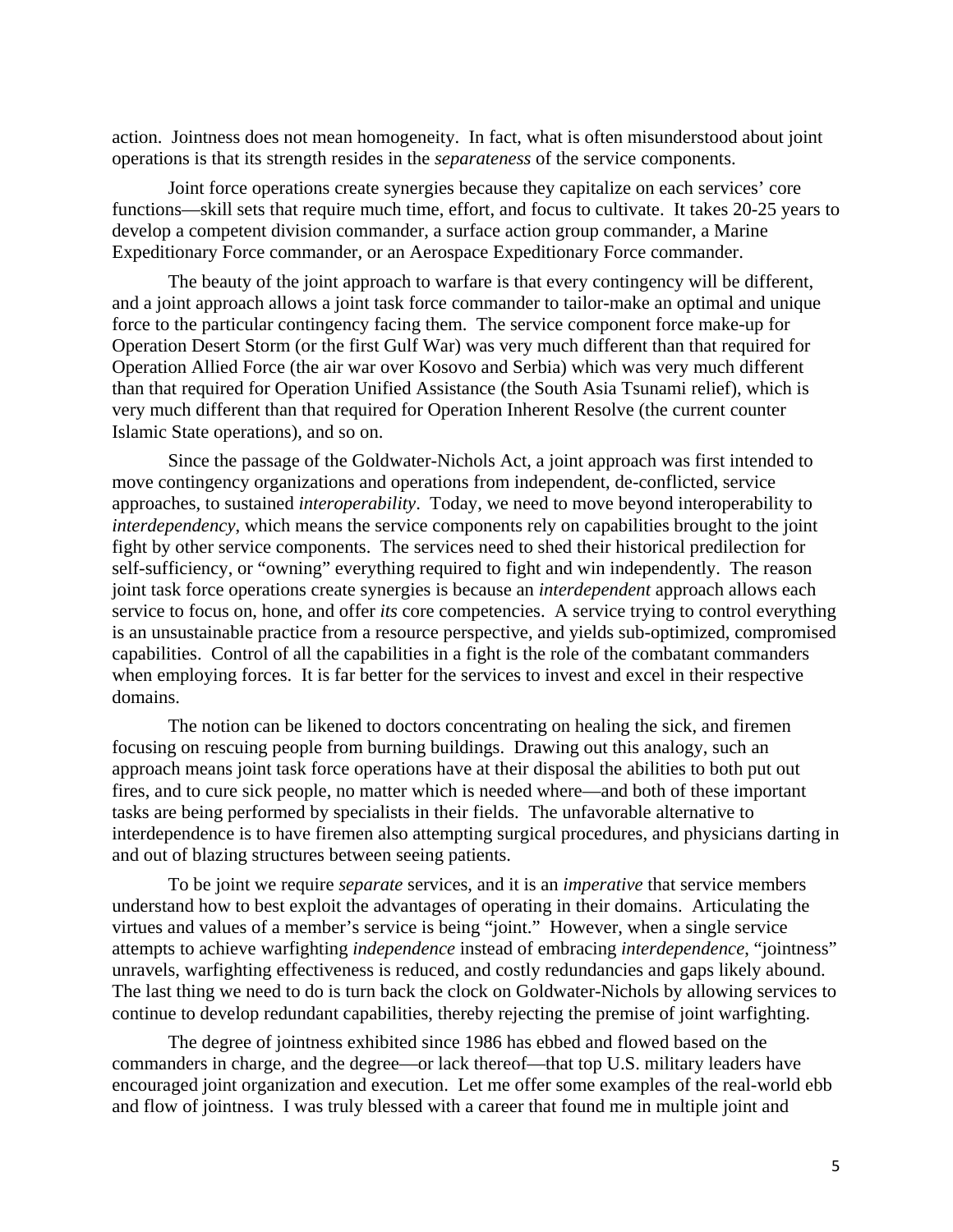combined operations that were then interspersed with headquarters assignments and congressional commissions that were each focused on joint warfighting and organization. In one of those assignments I was the attack planner for air operations in Operation Desert Storm. In doing so I really did not care what service—or country insignia—was painted on the side of an airplane in constructing those strikes; it was capability that mattered—what kind of weapons could they deliver—dumb bombs or precision munitions? How long could they stay on station? Did they require airborne refueling? Could they defend themselves? Etc.

In one instance, I wanted to use the Army Tactical Missile System (ATACMS) to suppress enemy surface-to-air missiles to eliminate the threat these systems presented to our attack aircraft. The Army commanders denied that request claiming that the ATACMS were a Corps asset and they needed to "save" them for use by the Army Corps later in the war. While I am not arguing with the requirement, I take issue with the parochial solution. The parochial interests of Army "ownership" of that capability prevented a valuable application of it in a joint context. Today we have matured in the context of joint use of ATACMS as evidenced by its incorporation in the integrated planning of potential operations in places like Korea, but the underlying question remains—why are services procuring weapons to achieve effects already possessed by another service? Today's variant of this situation is very evident with the overlap among the services with medium/high altitude unmanned aerial vehicles—also known as remote piloted aircraft (RPAs), or drones.

In another example, the Marines were dogmatic about who and how "their" aircraft would be tasked. This was the first major combat operation since the passage of the Goldwater-Nichols Act, and much was at stake between those who held on to old ways of service fighting, and those taking a joint approach. Lt General Chuck Horner—the first joint force air component commander—stated that if you were going to fly you had to be on the air tasking order to support the entire joint effort. That meant your tasking would be accomplished in a unified manner as part of a theater-wide plan. However, the Marines disagreed and came up with ingenious ways to ignore joint requirements and pursue their own unilateral objectives.

To get into the combat zone as an aircraft you needed to transmit a specific identification code known as IFF. One day, the Marine in my planning organization told me what the Marine Air Wing would use their aircraft as their wing commander wanted, vice what the joint force air component commander planned. They would pick a two-ship that was planned to attack a particular target in the area of operations, and subsequently use the same IFF code to surreptitiously allow 24 aircraft to gain access into the combat area, and engage outside of joint command and control. This undermined the intent of unified joint air operations.

The Marines have now codified in "joint" doctrine that they do not have to support joint force air component commander assigned missions until all Marine requirements are satisfied. Then, and only then, will Marine aircraft engage in support of the joint fight. The bottom line is that with unparalleled skill in bureaucratic maneuvering, the Marine Corps have actually ensconced their parochial position on the aircraft in their inventory into joint doctrine. When the United States engages in combat, it has national interests, not service interests. Our doctrine needs to reflect this.

Let's jump forward 10 years to the opening nights of Operation Enduring Freedom (OEF). In this operation I was the director of the Combined Air Operations Center (CAOC) conducting air operations over Afghanistan. We had planners from all the services in the CAOC,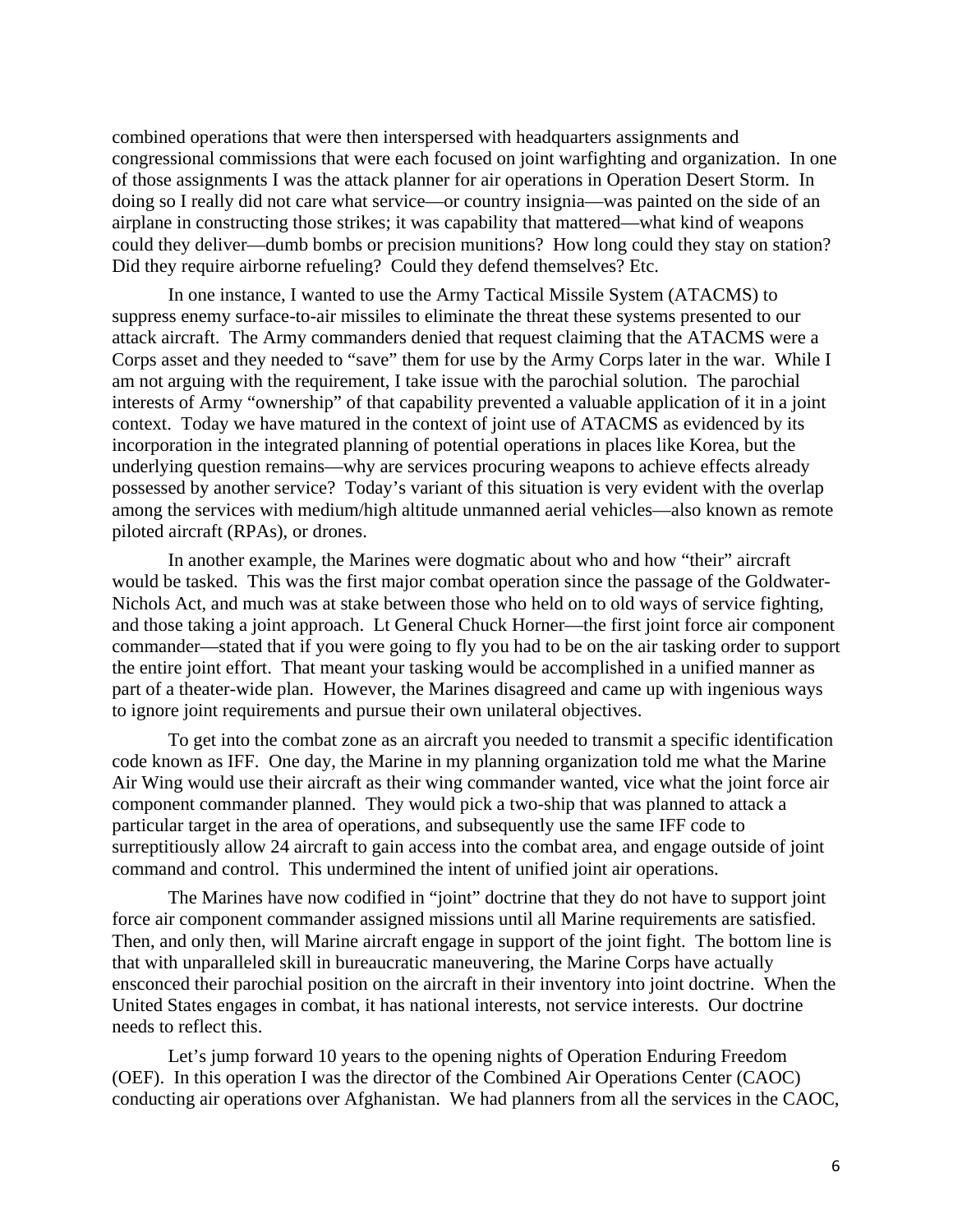and the difference regarding service component cooperation and teamwork was amazing compared to Desert Storm.

One night the commander of the carrier air group who was working as the Navy liaison to the aircraft carrier operating in support of the OEF air operations, and without having to be asked, had the weapons reconfigured on the aircraft carrier deck to BLU-109 penetrating bomb bodies. He was part of a broader joint enterprise and knew what air operations were going to be targeting. This may not seem like a big deal, but it was an indicator that this individual was so attuned to the rapidly changing battle plan that he initiated necessary changes to facilitate combat operations without waiting or having to be asked. That sort of cooperative attitude is what ensures victory.

There are many stories like these—demonstrating both good and bad examples of jointness. Unfortunately, since the beginning of the second phases of both operations in Iraq and Afghanistan, we have moved further away from the intent of Goldwater-Nichols than we have closer to it.

We never established a true joint command organization in Afghanistan or Iraq. The U.S. Central Command (CENTCOM) leadership merely put a "J" in front of established Army organizations and passed them off as a "joint task force." Look at the organizational diagram for Operation Anaconda (2002) and compare that chart with the organizational diagram of the  $10<sup>th</sup>$ Mountain Division deployed—there is no difference except the title of the chart. There was a multi-national *CORPS* Iraq (MNC-I), but no Joint Task Force-Iraq. In Afghanistan there was an International Security Assistance Force (ISAF), and an organization called U.S. Forces Afghanistan (USF-A), but it had no service components. This presented a major problem because it inhibited true collaborative, cooperative strategy development and execution at the operational and tactical levels.

The only way we will be able to consider alternate strategies and improve available courses of actions is to apply the joint process as it was intended. Otherwise, we will get locked into dogmatic courses of action that align with one service's view of the world, not a balanced enterprise approach.

We are repeating this single service dominance again with CENTCOM's organizational structure associated with Operation Inherent Resolve—the current operations against the Islamic State. The Commander in Chief (the President) has clearly stated that there will be no combat operations on the ground in either Iraq or Syria performed by U.S. Army or Marine ground forces, and that U.S. ground forces in the region will only act in an advise and assist capacity. The only direct application of U.S. military force in the region is airpower, but the designated joint task force commander for Operation Inherent Resolve was originally the CENTCOM Army component commander, recently replaced by a separate Army three-star general. How does this organizational arrangement optimize force employment when the service component with the preponderance of force and expertise (Air Force) in the application of force is not in command? We would never ask an infantry officer to get into an  $F-15$  and execute a combat mission, so why are we executing this way at the strategic level? The earlier example of firemen doing surgery and visa versa comes to mind.

 Functional versus service component command organizations aim to optimize our military effects regardless of which service component provides them. First employed in Operation Desert Storm, the Joint Force Air Component Commander (JFACC) could not care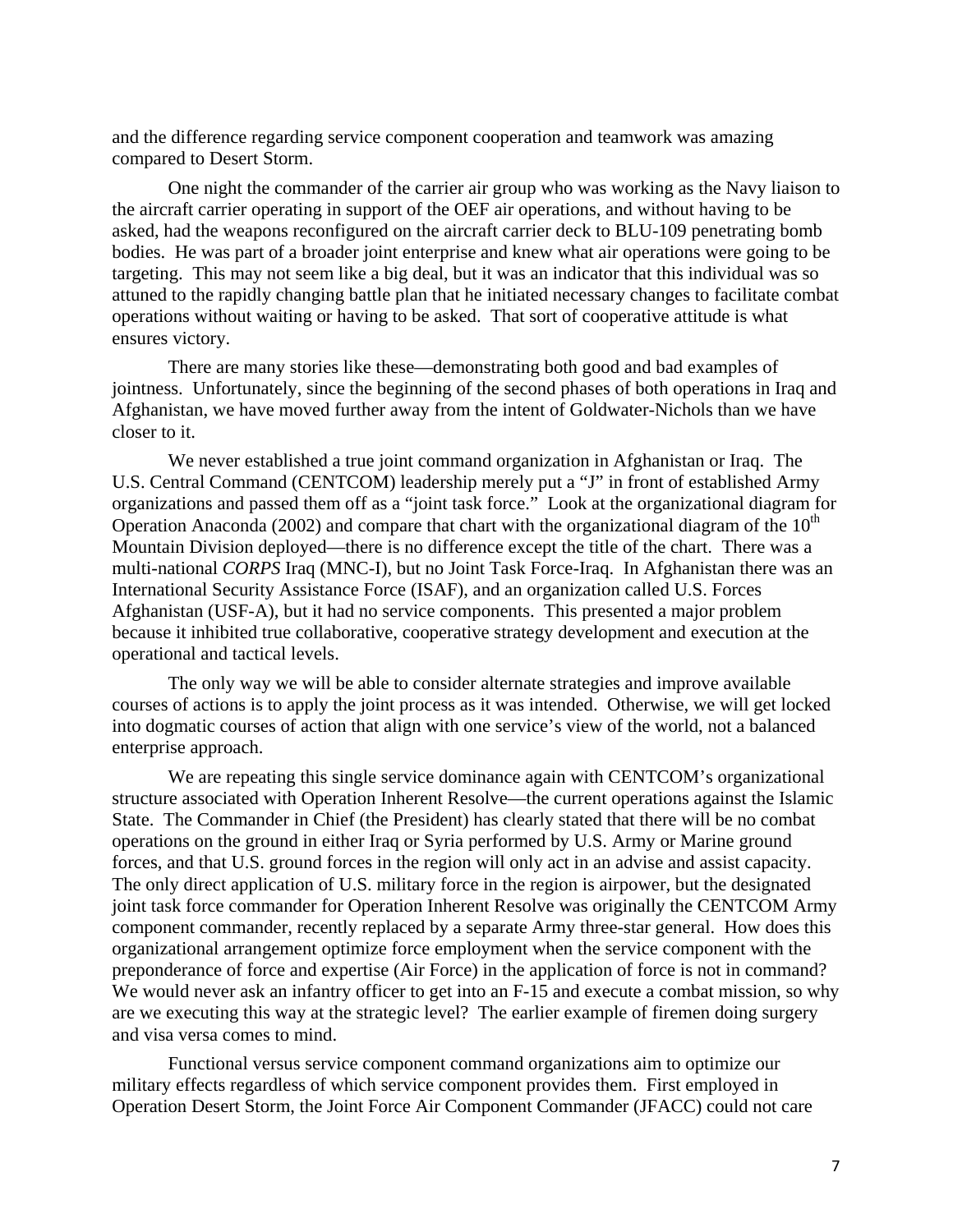less about what service from which an aircraft came. The operative means of including or excluding a particular service aircraft in the attack plans was determined by the capability the aircraft provided, not the service that provided it. This is the essence of joint warfare. To date, Joint Force Land Component Commanders (JFLCCs) do not do this type of integration. In OIF, while there was a nominal JFLCC, the Marines proceed up Iraq on the east side of the Euphrates, and the Army on the west. That was deconfliction, not integration. A Joint Force Maritime Component Commander (JFMCC) does not really execute joint command—unless combined with another nation's ships—because only the Navy possesses combat ships.

 However, while Air Force officers are perhaps the most joint of all the services (almost half the Air Force budget goes to enabling the other military services), they have been historically excluded from joint command and staff positions. To optimize the solutions that our military provides to the nation, it is imperative that the options of exploiting the dimensions of air, space, and cyberspace be well understood and considered in military course of action development, planning, and execution. However, the military can't do any of those activities if Air Force leadership is absent from the key military organizations involved. To put this in context, here are the facts why this is an issue, and requires attention. From 2006 to early 2010, there were no U.S. Air Force officers in any of the top 11 positions in the Pentagon—the Chairman, the Vice Chairman, the Director, the J-1, 2, 3, 4, 5, 6, 7, or 8 on the Joint Staff almost 4 years with no leadership position on the joint staff.

 A look at the historical record of how the Air Force has fared in command assignments in the combatant commands is quite revealing. Since the establishment of *regional* combatant commands—the warfighting commands—on January 1st, 1947, there have been a total of 105 commanders—only 6 have been Air Force officers. That is less than 6 percent of the regional combatant commanders in the *entire history* of the Department of Defense have been from the Air Force. There is a story behind those statistics, and it is not a good one from a joint perspective. The issue here is not simply that the Air Force has not been given its "fair share" of joint task force command assignments, but that far more than just 6 percent of those areas of responsibility could have benefited from an air-centric perspective, as is the case in today's fight against the Islamic State. Furthermore, the Air Force needs to look at itself in the mirror in this regard to appreciate more honestly how it grooms, selects, and offers officers for these critical positions. The situation involves more than just other-service prejudice and turf protection.

There is a very real difference of having a surface commander in command who believes all the other service components exist to provide support for surface operations; and a truly joint warfighting organization that seeks to build the best strategy without regard to domain or service. The best way to secure this outcome is engendering truly joint processes where Soldiers, Sailors, Marines, and Airmen offer their expertise and perspectives to contribute to the objective defined by a joint force commander. However, all the formal doctrine, doctrine manuals, and agreed joint principles and practices in the world will be of no practical impact and worth without COCOM and joint task force commanders of whatever color of uniform prepared and determined to do the right thing in the national interest over their service interests. It can be accomplished—Gen Norman Schwarzkopf is an example of an Army general who commanded a joint operation with a joint perspective.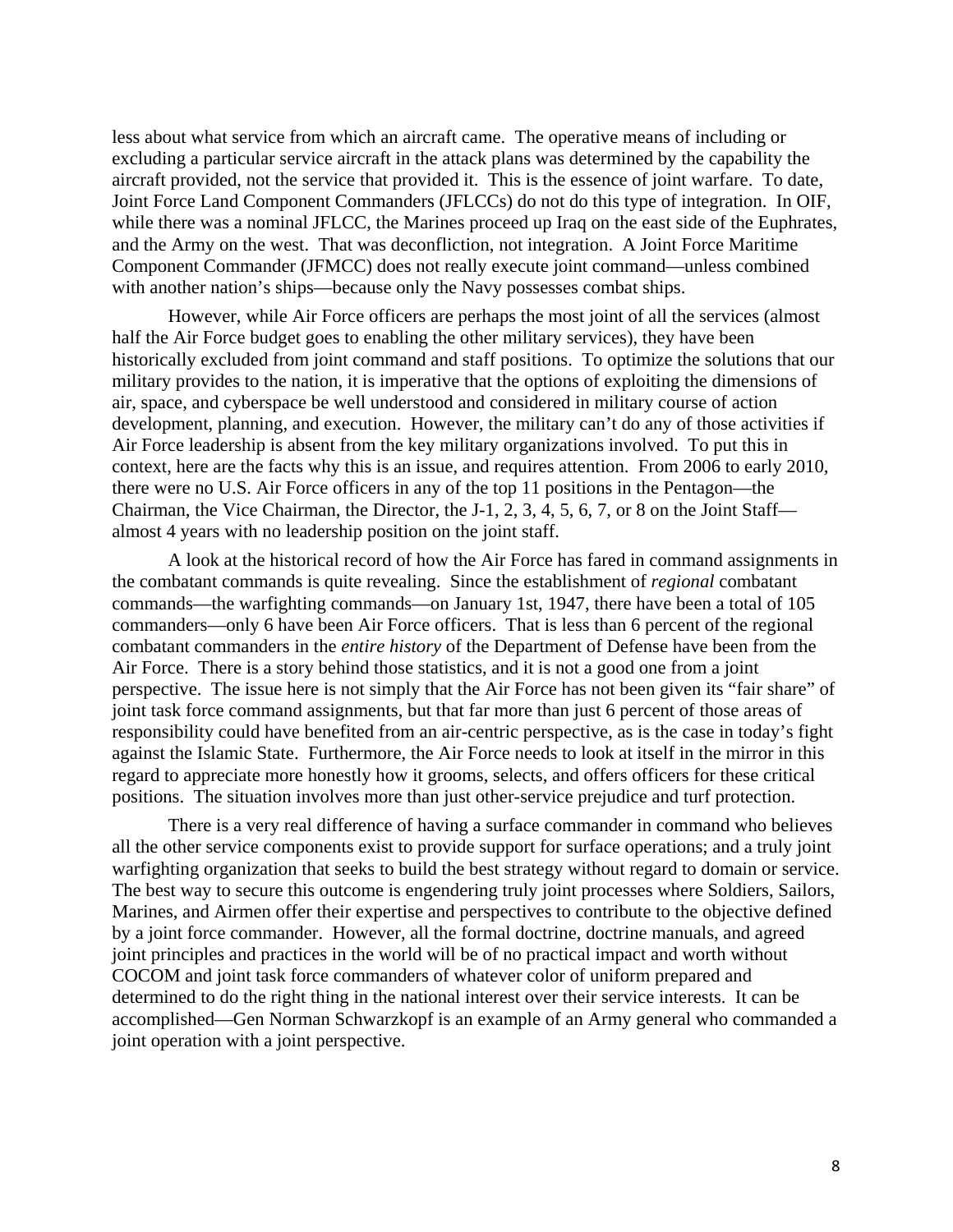### The U.S. Air Force and National Security

Given the severity of the financial pressures facing the nation, it is important to reflect on why the nation has an independent Air Force. Services do not exist for their own benefit—they must stand forth as effective and valuable tools to implement American interests around the globe.

The strategic narrative of the Air Force is to provide our nation *global initiative*. The Air Force has codified its strategic objectives as providing Global Vigilance, Global Reach, and Global Power. The global initiative enabled by these tenets emphasizes not only the agility of airpower capabilities, but also the flexibility that such capabilities provide to civilian leaders.

Essentially, the Air Force is a capabilities-based force. This actuality makes it the nation's strategic hedge regarding future challenges. This is a *highly* desirable characteristic considering that we are *horrible* predictors of the future.

Five unique contributions define the US Air Force in the context of its objectives of achieving Global Vigilance, Global Reach and Global Power—first, gaining control of air, space, and cyberspace; second, holding targets at risk around the world; third, providing responsive global integrated ISR; fourth, rapidly transporting people and equipment across the globe; and fifth, underpinning each of these unique contributions with robust, reliable, and redundant global command and control. However, the most important core competency of the Air Force is pervasive throughout all of these—and that's innovative thinking; the kind of thinking that manifest's itself in our Airmen over the history of the Air Force. As Air Force airmen, we embrace the ability to rise above the constraints of terrain, *literally*, and to transcend the strictures of the horizontal perspective.

Before flight, wars were fought by strategies that hinged upon attrition, annihilation, and/or occupation. Surface warfare climaxed in World War I, with ground forces launching successive attacks over a narrow band of territory for nearly half-a-decade. The cost in lives and resources was overwhelming. Pioneering aviators flying over the battlefields realized that the air domain afforded an alternate path to secure victory. Instead of fighting foot-by-foot to capture enemy territory in a linear fashion, airmen could fly past opposing forces to strike critical centers of gravity, as well as over opposing forces to present them a maneuver force from the third dimension. Deprived of the means to sustain their fight, and coming under attack from above, an adversary could be weakened to ultimately face defeat.

Turning the potential of this theory into reality took many years, resulted in countless lessons learned, and stimulated tremendous technological innovation. Throughout it all, Airmen remain fixed on their objective: providing our country's leaders with policy options to secure objectives effectively and efficiently, without projecting unnecessary vulnerability. The same vision holds true for the men and women serving in today's Air Force.

Long-time military expert Dr. Ben Lambeth has astutely observed that today, "when it comes to major conventional war against modern mechanized opponents, the classic roles of air and land power have switched places. Fixed-wing air power has, by now, proven itself to be far more effective than ground combat capabilities in creating the necessary conditions for rapid offensive success." Validating Dr. Lambeth's observation, a platoon leader during Operation Iraqi Freedom (Iraq 2003) at the leading edge of the push to Baghdad by the 1st Marine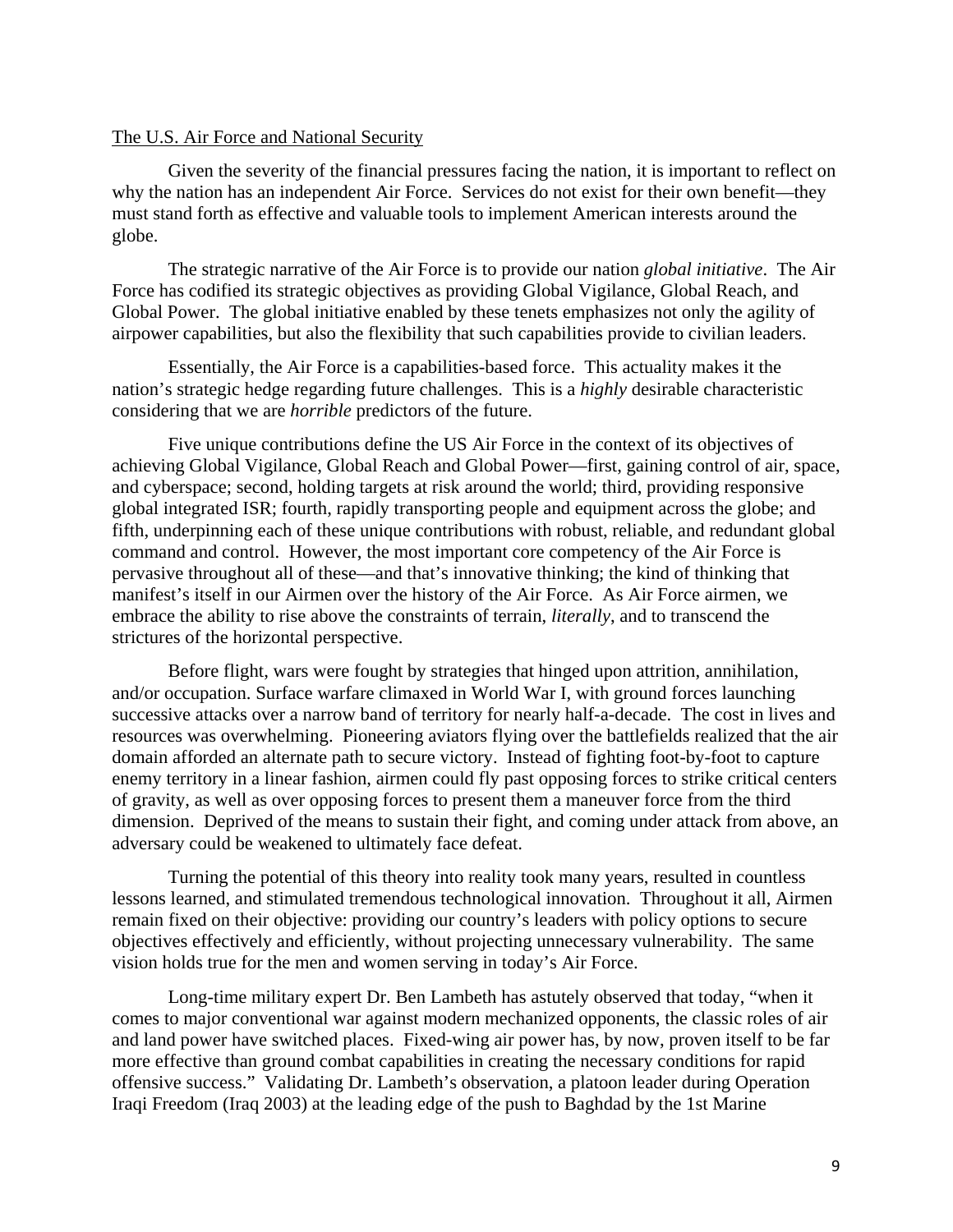Expeditionary Force, wrote: "For the next hundred miles, all the way to the gates of Baghdad, every palm grove hid Iraqi armor, every field an artillery battery, and every alley an antiaircraft gun or surface-to-air missile launcher. But we never fired a shot. We saw the full effect of American air power. Every one of those fearsome weapons was a blackened hulk." [Nathaniel Fick, *One Bullet Away: The Making of a Marine Officer* (New York: Houghton Mifflin, 2005), p. 289.]

Evolved aerospace power has fundamentally altered the way the United States might best fight any future large-scale engagements. It has the ability to perform battlespace functions at less cost, with lower risk, and more rapidly than traditional ground force elements. Most notable in this regard is modern airpower's repeatedly demonstrated ability to neutralize an enemy's army while incurring a minimum of friendly casualties and to establish the conditions for achieving strategic goals almost from the very outset of fighting. Reduced to basics, modern airpower now allows joint task force commanders and their subordinate units both freedom *from* attack and freedom *to* attack.

Aerospace power is based on the characteristics of technology—but the invention, development, and application of those instruments flow from human imagination, and knowledge. The Air Force seizes on the virtues of air and space *to project power without projecting the same degree of vulnerability as operations in other domains*, and as a result, it provides our nation with strategic alternatives simply not available any other way.

 Global/theater-wide aerospace power alone can conduct genuine parallel attacks, which means bringing multiple strategic and operational level centers of gravity under near simultaneous attack. It is through the use of parallel attack that it becomes possible to keep military operations short. Short wars brought about through parallel attack are dramatically less expensive in dollars and lives. Short is good, long is bad when it comes to war—or any other kind of strategic competition. Short should be the criteria for going to war and for executing it. Unfortunately, parallel operations and time compression can be difficult to explain and sell to those not versed in the ideas. This will be a challenge that must be overcome for both planning and for the development of a future force structure capable of parallel attack.

Aerospace options provided by the Air Force shape, deter, and dissuade so we can attain fundamental national interests minimizing the need for combat operations around the world through collaborative engagement with partner nations, deterring potential adversaries, and reassuring allies that we will be there for them with credible capabilities should the need arise. When combat *is* necessary, aerospace capabilities yield a variety of strategic, operational, and tactical effects that provide disproportionate advantages.

Today, our joint forces have the highest battlefield survivability rates not only because of the advances in medicine—but also due to our ability to rapidly get our wounded to critical care facilities—by air.

Today, unlike the contests of the past—our joint forces go into combat with more information about the threat they face, and have better situational awareness provided in near real-time, and they get that information—from air and space, through cyberspace.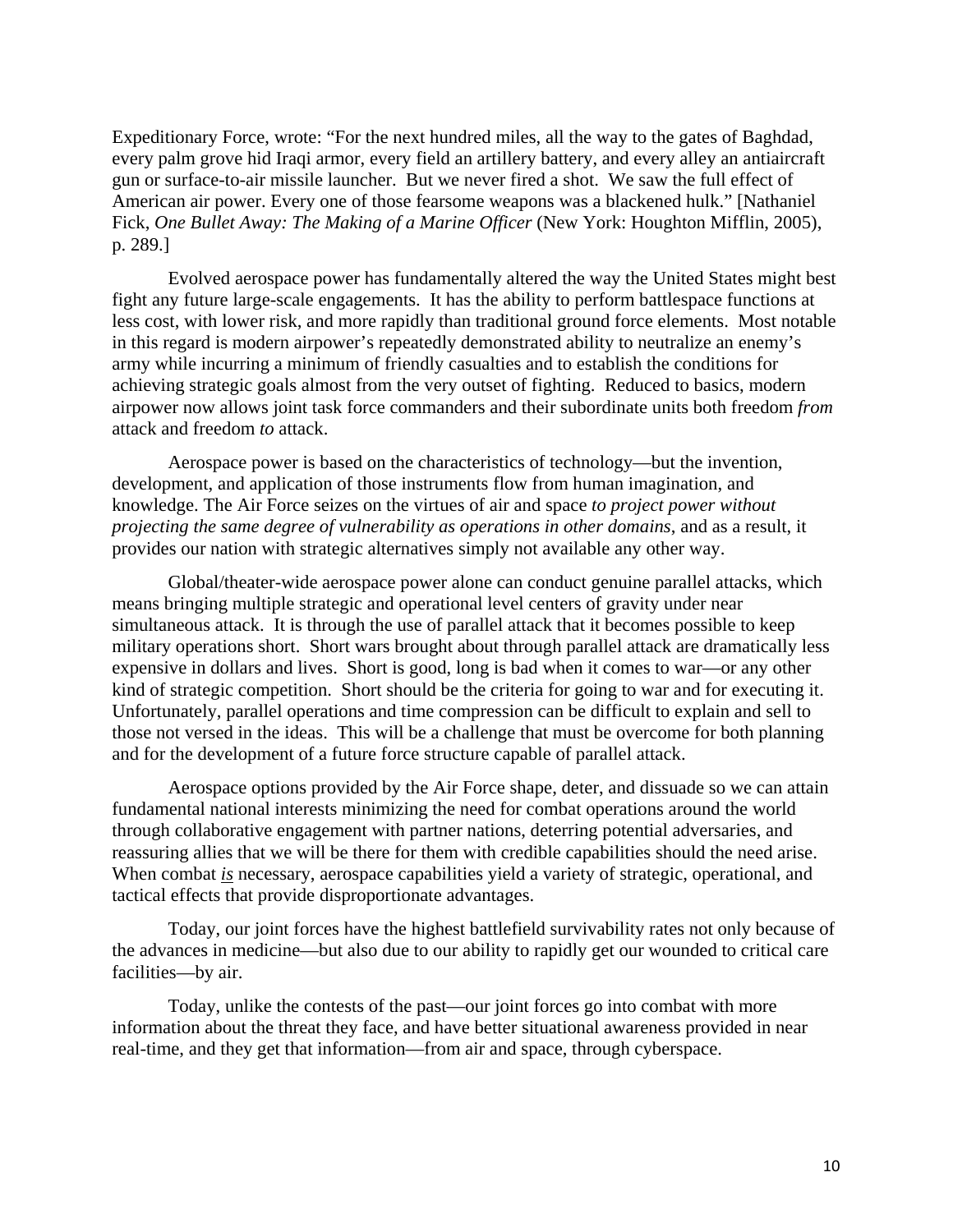Today, unlike the past, our joint task forces are able to operate with much smaller numbers, across great distances and inhospitable terrain because they can be sustained over the long-haul—by air.

Today, navigation and precise location anywhere on the surface of the earth for application in both peace and war is provided by an Air Force GPS constellation—from space.

Today, not only do surface forces receive firepower from the Air Force when they need it, but the adversaries our nation views as the greatest threat to our security are being eliminated by direct attack—from the air.

Air Force aerospace power will inevitably be pivotal in future wars. This is by far the most preeminent unifying theme that has emerged from the collective global combat experiences of the last quarter of a century. Operation Desert Storm in 1991; Operations Deliberate Force and Allied Force in the Balkans in 1995 and 1999, during the major combat phases of Operation Enduring Freedom in Afghanistan in 2001; Operation Iraqi Freedom in Iraq in 2003, Operations Odyssey Dawn and Unified Protector conducted over Libya in 2011, and most recently, combat operations in Syria and resumed operations in Iraq. These operations underline the fact that the Air Force has been at war not just since 9/11/2001, but since 1991—now approaching 25 years.

The nature of the modern security environment demands that we focus on not just sustaining*,* but accelerating Air Force contributions. Whether providing stand-alone options or serving as an integral part of joint operations, the Air Force is a vital national asset. Modern combat operations are simply not feasible without the capabilities afforded by the Air Force.

Our nation has three services that possess air *arms*—the Army, Navy, and Marine Corps. Those air arms primarily exist to facilitate their parent services' core functions—their mastery of operations on the ground, at sea, or in a littoral environment. However, our nation has only *one* Air Force. Its reason for being is to exploit the global advantages of operating in the third dimension of air and space to directly achieve our security objectives around the world. It is this unique and specific focus of the Air Force that makes aerospace power *America's asymmetric* advantage.

Said another way, while the other branches of the U.S. military have localized air arms suited to supporting their respective domain activities, only the U.S. Air Force possess the capabilities and capacity required to facilitate sustained global operations anytime, anywhere and the perspective to exploit those capabilities in a way no other armed service has the expertise to provide.

## The Rationale for a 21<sup>st</sup> Century Commission on Roles and Missions of the Armed Forces

To move the Armed Forces from interoperability to interdependency requires a much more clearly delineated assignment of roles and functions than presently exists. We have the same services that resulted from the National Security Act of 1947. However, Defense Agencies have exploded since that time frame, as has the bureaucracies of the service secretariats; the Office of the Secretary of Defense staff; and the joint staff, as well as the oversight of the Department of Defense (DOD) by Congress.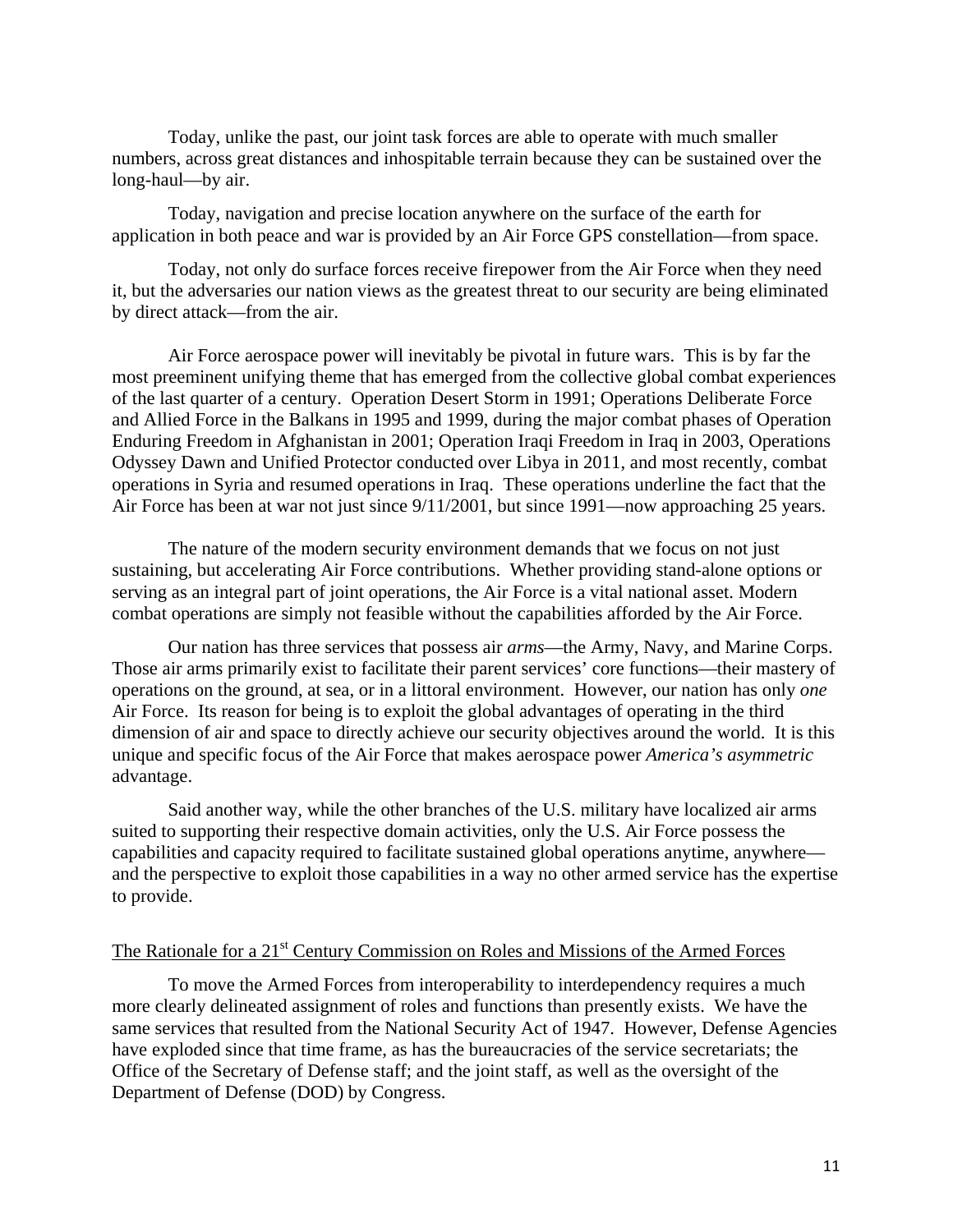There have been a multitude of roles and missions reviews since 1947—some substantive, others cursory. The current roles and missions of the armed forces are codified in DOD Directive 5100.01, "Functions of the Department of Defense and Its Major Components." Although the current version was updated in 2010, it does not provide the kind of distinction among service functions that the current budget, technological capabilities, threat, and strategic environment that the information age demands.

A quick look at the section in the current DoD Directive 5100.01, labeled "Common Military Service Functions," is revealing:

h. Organize, train, and equip forces to contribute unique service capabilities to the joint force commander to conduct the following functions across all domains, including land, maritime, air, space, and cyberspace:

(1) Intelligence, surveillance, reconnaissance (ISR), and information operations, to include electronic warfare and MISO in order to provide situational awareness and enable decision superiority across the range of military operations.

(2) Offensive and defensive cyberspace operations to achieve cyberspace superiority in coordination with the other Military Services, Combatant Commands, and USG departments and agencies.

(3) Special operations in coordination with USSOCOM and other Combatant Commands, the Military Services, and other DOD Components.

(4) Personnel recovery operations in coordination with USSOCOM and other

Combatant Commands, the Military Services, and other DOD Components.

- (5) Counter weapons of mass destruction.
- (6) Building partnership capacity/security force assistance operations.
- (7) Forcible entry operations.
- (8) Missile Defense.
- (9) Other functions as assigned, such as Presidential support and antiterrorism.

 Given present resource constraints, we can no longer afford such overlap. A dollar spent in a redundant, ineffective fashion comes at the expense of necessary capability. Military leaders are presently balancing an unprecedented number of high-demand, low-density capabilities. The only way to help address those shortfalls is to improve the way in which we organize, command, equip, and oversee our military forces.

 Ensuring each of the Services are best aligned to conduct operations in their respective domains amidst austere budget conditions; a burgeoning global threat environment; and the new realities of the information age, demands that we reassess present roles, missions, and Service organization.

## Critical Issues for Review

I have been privileged to participate in multiple defense reviews over the last quarter century starting with what was known as the "Base Force" review in 1990; the Bottom-Up Review of 1993; the Commissions on Roles and Mission of the Armed Forces in 1994/95; the first Quadrennial Defense Review in 1997; the first National Defense Panel; I directed the Air Force Quadrennial Defense Review effort in 2000/01; and I advised and informed the subsequent defense reviews during the remainder of my time on active duty.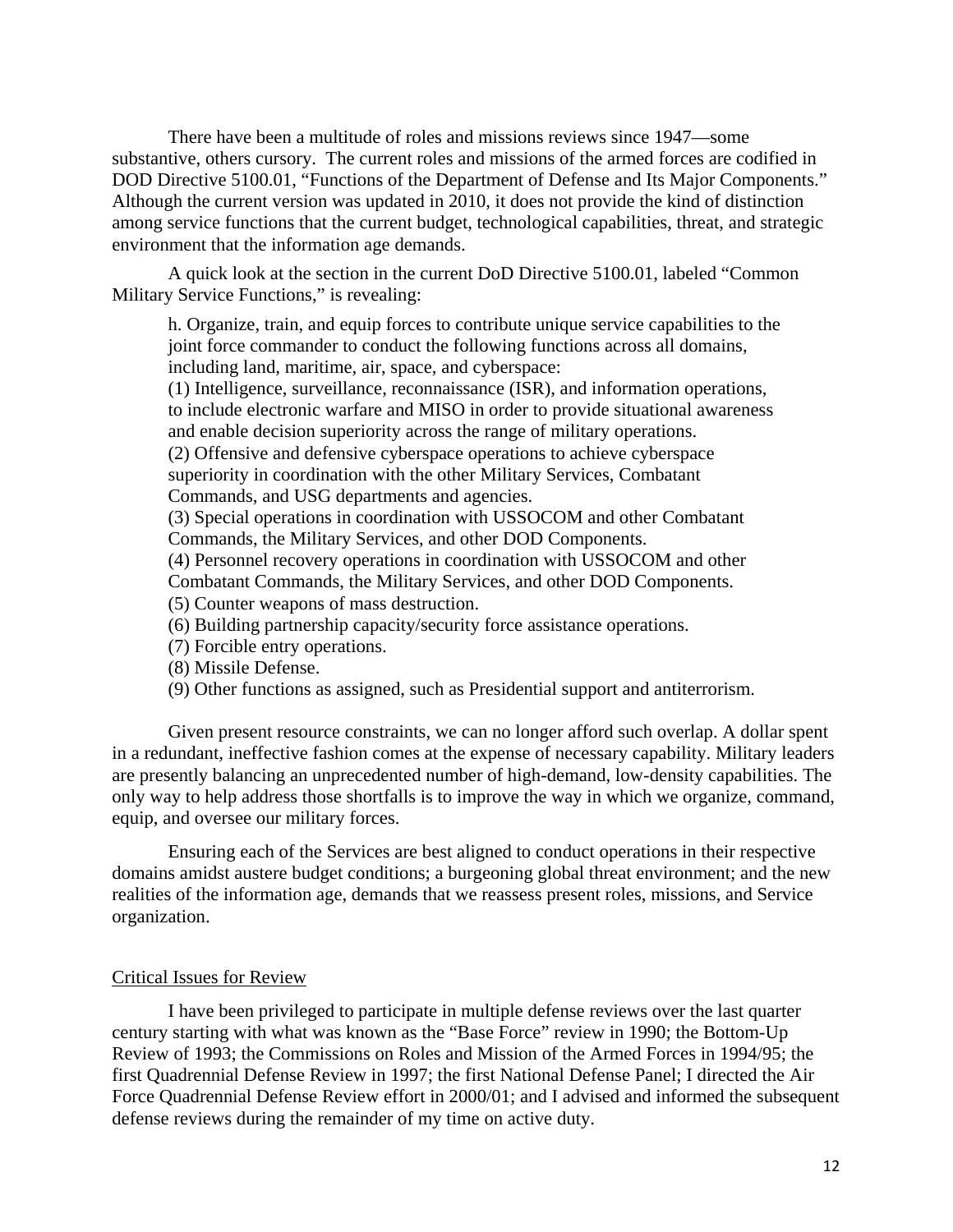Fortunately, I was blessed in between those activities to participate in multiple contingency operations that afforded a variety of real-world perspectives. I was the principal attack planner for the Operation Desert Storm air campaign; commander of no-fly-zone operations over Iraq in the late 1990s; director of the air campaign over Afghanistan in 2001; twice assigned as a joint task force commander; and was the air commander for the 2005 South Asia tsunami relief operations. With more than 3,000 flying hours—400 in combat—I had multiple command assignments in the F-15. My last assignment was as the Air Force's first deputy chief of staff for intelligence, surveillance, and reconnaissance (ISR), where I orchestrated the largest increase in RPA/drone operations in Air Force history.

 After that quarter century of experience I have come to the conclusion that fundamental change in the roles and functions of the Armed Forces can only come from congressional legislation. The role men and women in uniform can best play is to help share insights and perspectives regarding the present state of affairs, where change is needed, and avenues for positive reform. Ultimately, I think we need to seriously consider a Commission on Roles and Missions in the 21<sup>st</sup> Century that may ultimately inform a revised National Security Act. In that regard, I offer the following topics for consideration:

1. Congress: The respective Armed Service Committees could lead the way on defense reform if they mirrored  $21<sup>st</sup>$  century capabilities versus a historic model that is reflective of last century military organization. Sea power is currently afforded its own subcommittee; land and air power are batched together and named after a previous version of Army doctrine; and no subcommittees are dedicated to cyber or space. One action you all have in your power to make to enhance oversight and focus in the all of the critical areas of defense in the  $21<sup>st</sup>$  Century is to split the airland subcommittee into a subcommittee on aerospace power, one on land power, and add a subcommittee on cyber operations.

2. Cyber: As a "man-made" domain, cyber is fundamentally different from the natural domains of air, land, sea and space. The linear aspects of the traditional domains remain important, but our national security predicament cannot be understood in a holistic sense without an appreciation for the more complicated world of the man-made cyber domain. Nor can instruments from the cyber domain achieve their full potential as tools of foreign policy if they are simply filtered through the institutional command channels of traditional domains, including space. Yes, the cyber instruments can be useful in making traditional instruments of power more effective and should be tapped for this purpose. However, as is now being demonstrated on a continuing basis by our opponents, they also have autonomous potential for serving foreign policy goals independent from air, land, sea, and space tools. Indeed, it is apparent that the private sector has moved far ahead of the DOD in advancing cyber technology in response to consumer demand. DOD is no longer the dominating production and marketing force.

 Against this background, all the services must consider how to engage more effectively in public-private ventures with leading technology entities. Needless to say, our potential "wingmen" in the cyber domain represent a very different culture from the profession of arms. We must learn to accommodate this new culture on a partnership basis or, alternatively, accept the necessity for a substantial new non-military enterprise to create and command a force structure for deterring and operating autonomous instruments emerging from the cyber domain. Either alternative requires that the military supplement its traditional focus on combined arms warfare with increased emphases on the more holistic question of desired effects and thereby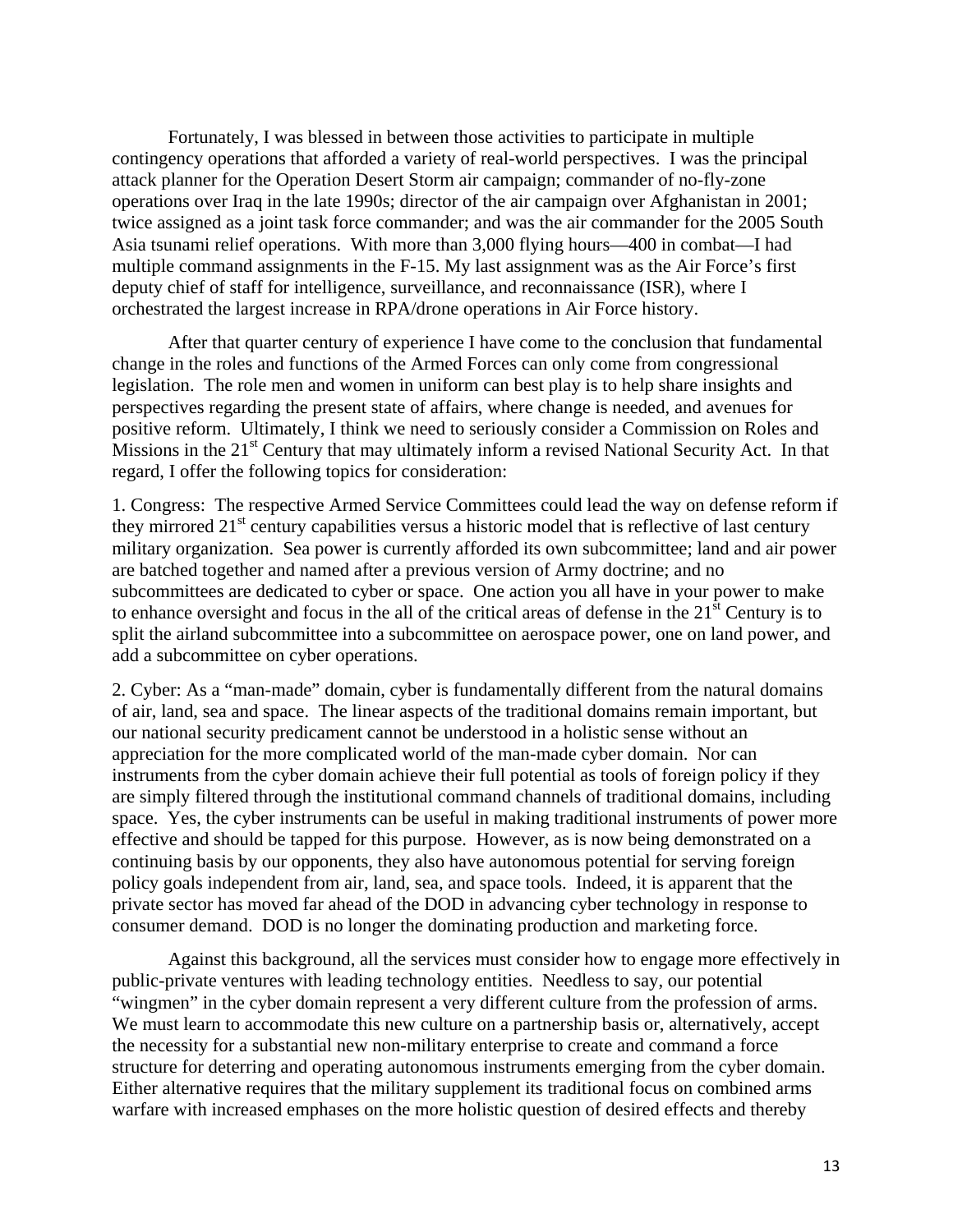open the door to an increased appreciation for non-kinetic instruments particularly in the cyber domain.

Today's situation in operating in the domain of cyberspace is one that begs for more unification. Accordingly, it would be appropriate and useful to consider standing up a U.S. Cyber Command as a unified command along the lines and same model of the U.S. Special Operations Command. Each service would provide component expertise to the unified command from their unique domain perspectives. At the same time, the unified cyber command could begin to establish long needed policy in this realm that is so badly needed to establish cyber deterrence, and more effectively normalize cyber operations as fundamental in our contingency plans and planning.

3. Space and Information: One perspective holds that not much benefit would currently come from standing up a separate space service, but there may be value in doing so at some point in the future. We may arrive at that juncture when our activities in space move from a predominant focus on what is occurring inside the atmosphere of the earth to a greater set of activities focused outside our atmosphere. Human conflict remains on land, at sea, and in the air. Space is critical to the success of, and combat in, the domains of sea, land and air, but lethal combat today remains inside the atmosphere. Until such lethal combat moves to space, there is little need for a separate space service.

 Space effects must be seamlessly integrated with the other domains in order to effectively fight and win. It happens best when integrated with the service components responsible for building the forces to fight and win. Creating a separate service would actually encourage investment in space for the benefit of the space service alone vice optimizing investment in the domains in which warfighting occurs.

 Why does each service maintain their own space command? The answer is simple yet complicated. Simple, because each service is critically dependent on space, therefore it needs some level of space expertise, and the best way to get it is with a component space command. Complicated because it creates inefficiencies and sub-optimal concepts of operations. For example, we have chosen to make a joint area of "expertise" satellite communications (SATCOM). Accordingly, each service develops its own SATCOM systems. However, in a fight, we cannot effectively fight SATCOM because of the separate service responsibilities. We actually turn to a defense agency, Defense Information Systems Agency (DISA), to fight SATCOM. This is ludicrous, but we accept it in the name of jointness.

 Because it controls the preponderance of military spacecraft, the Air Force should be the single lead service for Operational Test and Evaluation of all space capabilities and the other services should have an information command that focuses on integrating all the information effects (ISR, space and cyber). I also believe the Air Force should have such a command ("vigilance command") to integrate ISR, cyber, and space operations. The key will be integrating information to achieve information superiority. Information superiority is the key to winning future conflict, and the sooner the Air Force stands up a Vigilance Command the quicker we will be able to adapt to the information age.

 On the other hand, there are those who believe the nation would benefit from a separate "Space Force," with a relationship to the Department of the Air Force analogous to the Marine Corps' relationship with the Department of the Navy. Among the benefits of this options is that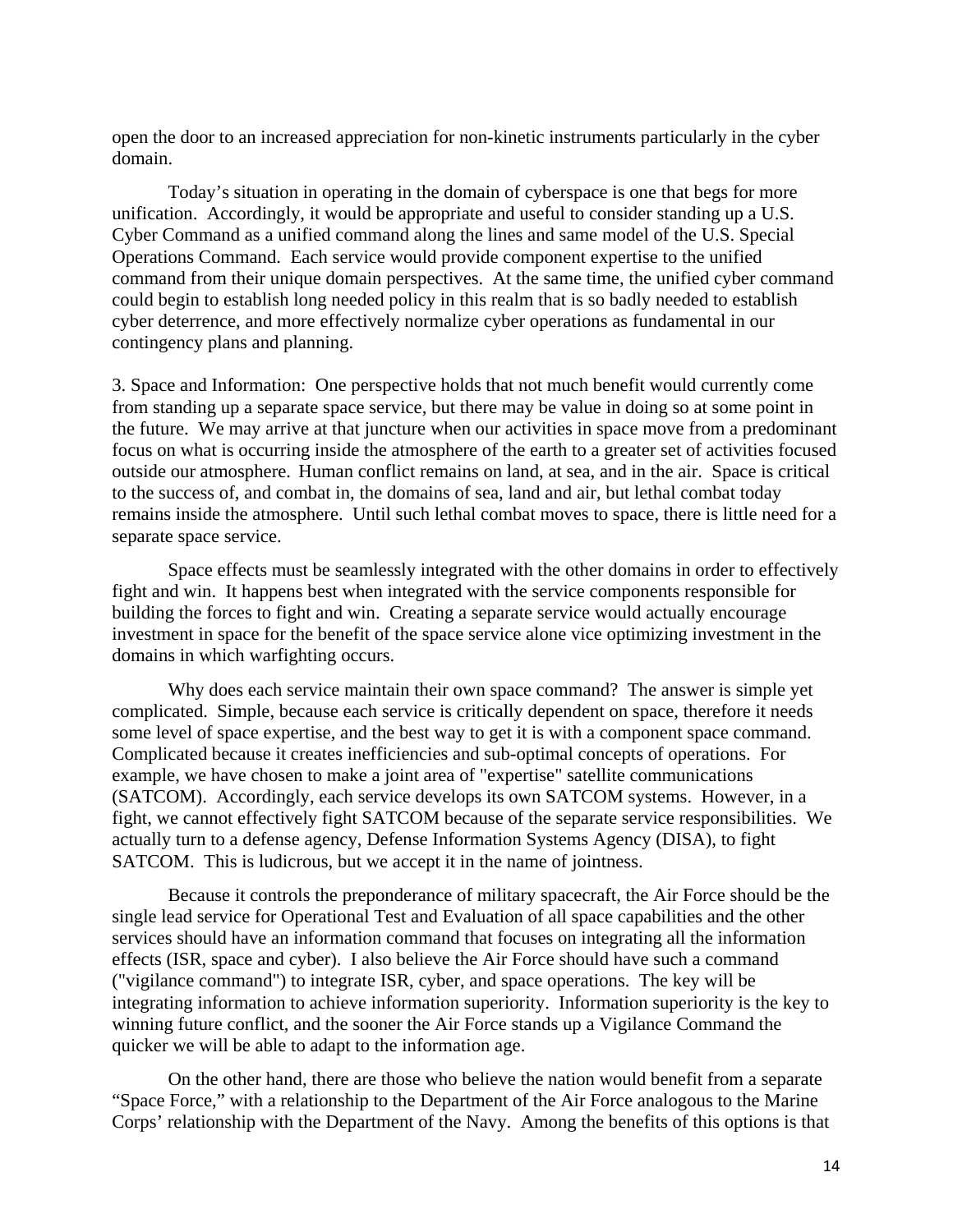if properly organized, the Space Force would have responsibility for ballistic missile defense, and the Missile Defense Agency could be eliminated. Ballistic missile defense would be integrated with medium to high altitude air defense in this model, so the Army would have to give up Patriot and like future systems into the newly created Space Force. The Army would still be responsible for close-in air defense with their own man-portable or truck-mounted mobile missile systems, but they would give up the strategic, and theater-wide air and missile defense business. That could prove very beneficial in terms of our ability to integrate manned interceptor air defense with ground-based theater air defenses. Furthermore, with a single service (The Space Force) given responsibility for ballistic missile defense, there would be institutional backing to find practical solutions to the challenges posed by ballistic missile proliferation.

 Both of these alternatives described above deserve a comprehensive review that an objective, new commission on roles and missions could provide.

4. Personnel: Changing force management from a system that values risk avoidance in decisionmaking to one that accepts risk tolerance as a minimum, and rewards innovative thinking. We need to create a culture and environment that encourages innovative thinking instead of discouraging it. More bureaucracy in the Pentagon, and in various headquarters staff, does not help combat capability. It is worth noting the size of the Pentagon that won World War II was far smaller than the present enterprise.

5. Concepts of Operation: The United States military is facing another technology-driven inflection point that will fundamentally reshape what it means to project power. Advancements in computing and network capabilities are empowering information's ascent as a dominant factor in warfare. In the past, the focus of warfare was predominantly on managing the physical elements of a conflict—planes in the sky, satellites in space, troops on the ground, amphibious elements and ships at sea. In the future, success in warfare will accrue to those who shift focus from a loosely federated construct of force application systems to a highly integrated enterprise collaboratively leveraged through the broad exchange of information.

 Said another way, desired effects will increasingly be attained through the interaction of multiple systems, each one sharing information and empowering one-another for a common purpose. This phenomenon is not restricted to an individual technology or system, nor is it isolated to a specific Service, domain or task. It is a concept that can loosely be envisioned as a "Combat Cloud"—an operating paradigm where the preeminent combat systems of the past become elements in a holistic enterprise where information, data management systems, and command and control practices become the core mission priorities.

 Our military needs to learn better how to rapidly adapt new technology to the concepts of operation that technology enables. We need to realize and exploit the advantages of modern weapon systems and information age technology to build new concepts of operation; and we need to also realize that innovation can be applied *to* organization as well as *from* technology.

 To fully capitalize on these capabilities will require a new way of designing our force. We have to think outside of the organizational constructs that history has etched into our collective psyche. Network-centric, *interdependent*, and functionally integrated operations are the keys to future military success. The future needs an agile operational framework for the integrated employment of U.S. and allied military power. It means taking the next step in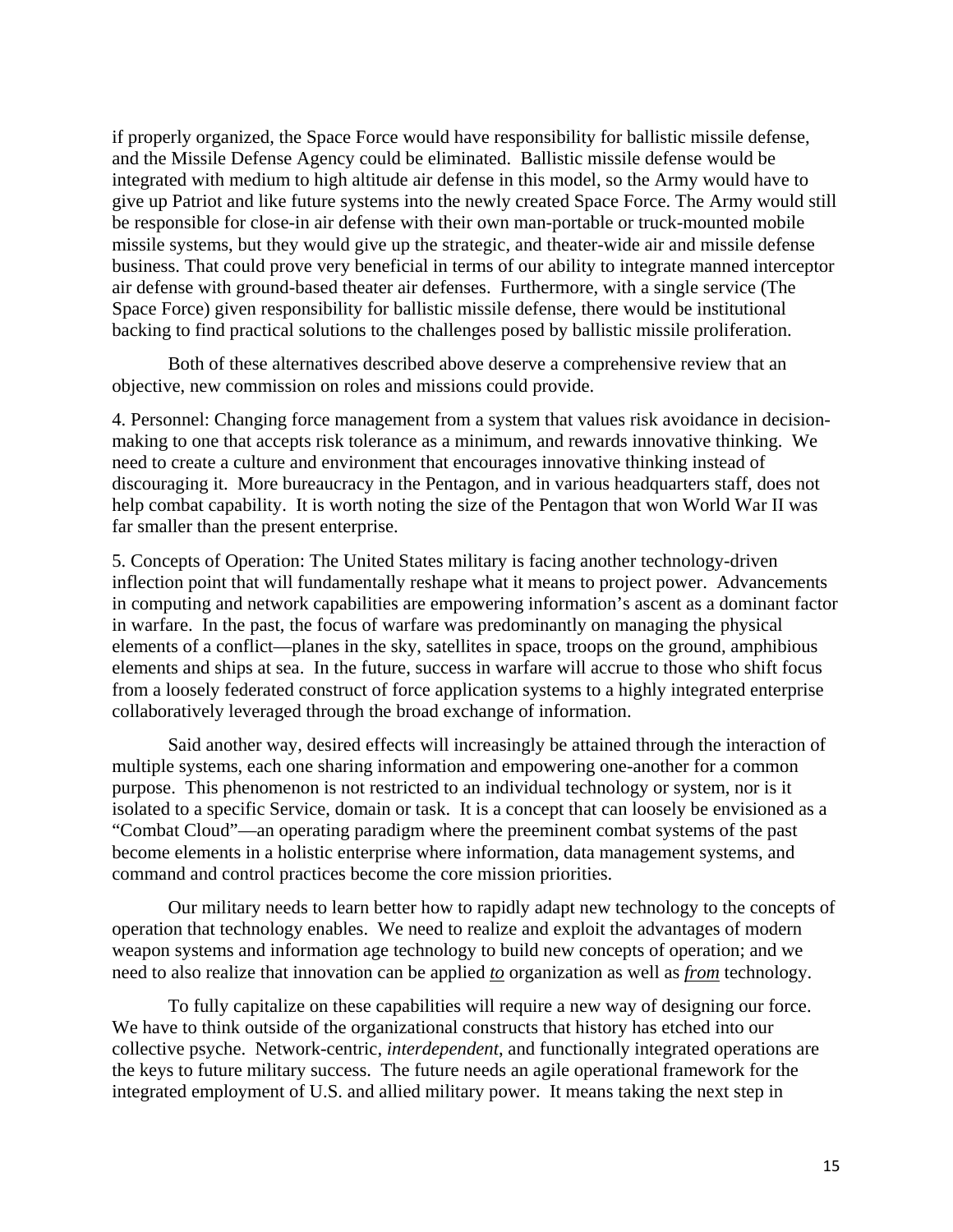shifting away from a structure of *segregated* land, air or sea warfare to *integrated* operations based on the four *functions* of ISR, strike, maneuver, and sustainment.

 We need to link aerospace and information-age capabilities with sea and land-based means to create an omni-present defense complex that is self-forming, and if attacked, selfhealing. This kind of a complex would be so difficult to disrupt that it would possess a deterrent effect that would be stabilizing to where ever it is employed. The central idea is cross-domain synergy. The complementary vice merely additive employment of capabilities in different domains such that each enhances the effectiveness, and compensates for the vulnerabilities, of the others. The concept is that the ubiquitous and seamless sharing of information will form the basis of the third offset strategy.

 A tremendous strategic advantage will accrue to us if we exploit organizational innovation to develop an ISR-Strike-Maneuver-Sustainment Complex. This complex is not just about "things." It is about integrating existing and future capabilities within an agile operational framework guided by human understanding. It is an intellectual construct with technological infrastructure.

6. Process: The nature of large institutions is inhibiting rapid, decisive action that is required for success in the information age. We need to eliminate the ponderous, and excessively regulated acquisition processes that hinder innovation, increase cost, lengthen delivery times, and inhibit effectiveness. There is perhaps not a better advocate for reversing these burdens than the current Secretary of Defense, Dr. Ash Carter, so I will not elaborate on this topic here.

 However, a recent example that illustrates our ponderous process is that the decision on the long-range strike bomber (LRS-B) took way too long to make. As we move into an everaccelerating future, the DOD has to learn how to make decisions quicker, and reverse the trend of adding expense and time by paying so much attention to 'process' as opposed to 'product.' Much of the delay on the LRS-B was driven by exquisite attention to excessive procurement rules and regulations in what is apparently greater concern with avoiding litigation that moving on with development of a critically needed capability.

 The DOD has fundamental difficulty in making force structure decisions that optimize cost-effectiveness—it limits alternatives to 'stovepipes' restricted to similar platforms or within Service budgets rather than evaluating joint capability to achieve a particular effect across *the spectrum of possible contributors* regardless of Service of origin or what kind of system. While attempts to deal with this challenge have been instituted and exist today in the form of the Joint Requirements Oversight Council (JROC) and Joint Capabilities Integration and Development System (JCIDS) process, however, they more often than not result in "lowest common denominator" outcomes.

 One way ahead is to change the primary measure of merit in program decisions from individual unit cost to value, or cost per desired effect. Cost per unit is often used as a measure of merit in making procurement decisions. A more accurate measure of merit that captures real value or capability of a particular system is cost per target engaged, or better yet, cost per desired effect. In this fashion one is led to consider all the elements required to achieve a specific goal.

We also need to think holistically about how we manage force constitution and acquisition. We simply cannot afford everything we want. We must prioritize. An option to be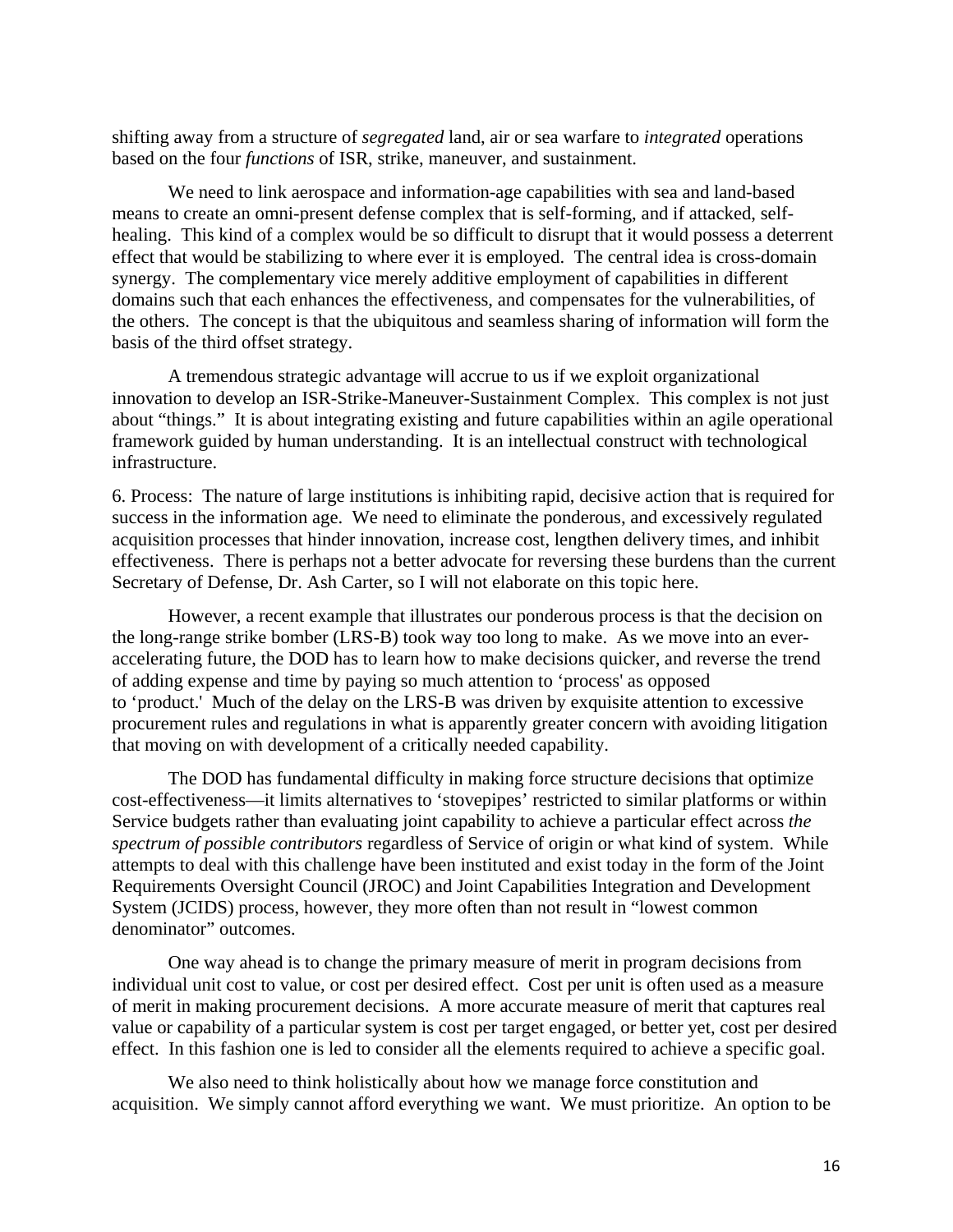explored to optimally do that is to look at assessing the strategy via risk. What training, equipment, personnel expertise, etc. does it take to manifest various strategic options and how long does it take to constitute such capacity? I think the nation needs both soldiers and submarines to execute the defense strategy. However, given our limited resources, perhaps we need to take increased risk with force structure that we can reconstitute with relative speed and ease. We can recruit and train soldiers and Marines in a matter of months. It takes years to build a submarine and some of their key personnel. Such realities ought to be considered in the Pentagon and Capitol Hill. Present budget allocations do not show this realization.

 When managing forces in a period of austerity, we need to focus on the most complex capabilities that yield the U.S. its asymmetric advantages, while also retaining enough capacity and intellectual capability to surge the areas that allow for taking higher risk.

7. Terminology. We need to think beyond the constraints that traditional military culture imposes on new technology. For example, 5th generation aircraft such as the F-22 and F-35 are termed "fighters," but technologically, they are not just "fighters"—they are F-, A-, B-, E-, EA, RC, AWACS-22s and 35s. Similarly, the new "long-range strike bomber (LRSB)" will possess capabilities much greater than the "bombers" of the past.

 These new aircraft are actually more properly described as flying "sensor-shooters" that will allow us to conduct information age warfare inside contested battlespace whenever we desire—if we fully exploit their "non-traditional" capabilities to the degree that those capabilities become accepted as the new "traditional.

 Modern sensor-shooter aircraft enable the kind of interdependency that I described earlier. They are key elements in enabling U.S. and allied forces to work in an interdependent manner throughout the extended battlespace to deliver the effects or outcomes that are necessary for deterrence as well as war fighting dominance.

 With the already demonstrated capability of the F-22 to provide multi-tasking capabilities, including command and control (C2) for an engaged force, the ability to provide for C2 in an extended battlespace will be enhanced with the coming of the F-35 and the LRS-B, which are not simply replacements for old aircraft, but part of the C2 dynamics crucial to an ability to fight and prevail in challenging battlespace. Whereas adversaries are working towards trying to shape Anti-Access/Area Denial (A2/AD), U.S. and coalition forces must shape their capabilities to render ineffective these A2/AD capabilities.

8. Remotely Piloted Aircraft (Drones): Service mission sets need to be realigned to minimize duplication of effort and allow resource concentration to secure maximum value. A prime example in this regard lies with Remotely Piloted Aircraft (RPAs)—commonly called drones. As we move into a more fiscally constrained future we need to seek ways to optimize the effectiveness of all our medium and high altitude RPAs for the benefit of our joint warfighters. Joint Publication 2.0, Intelligence Support to Joint Operations, states, "Because intelligence needs will always exceed intelligence capabilities, prioritization of efforts and ISR resource allocation are vital aspects of intelligence planning." Most would agree that demand for RPA exceeds supply and will continue to exceed it even after the services build all their programmed drones.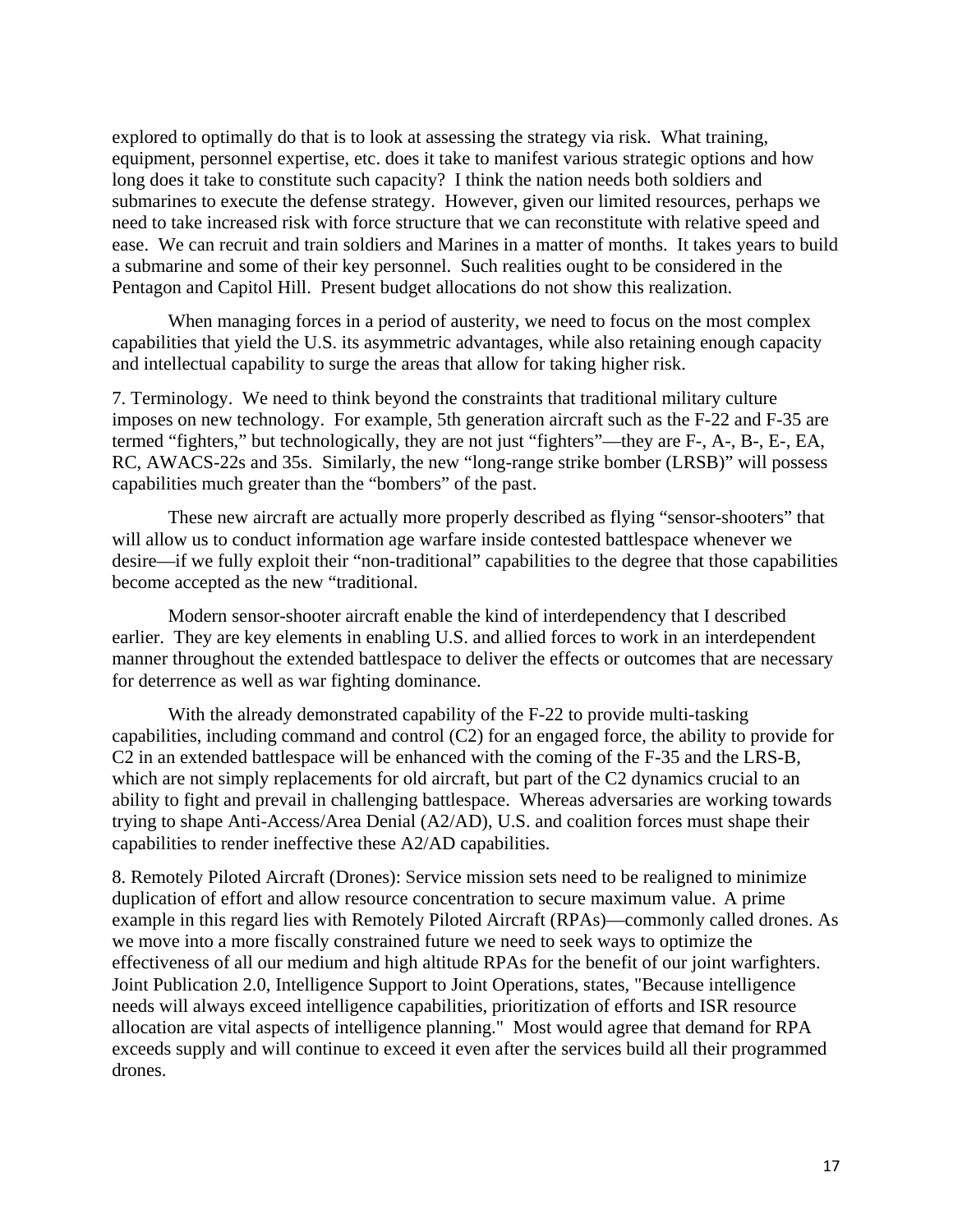This reinforces the notion that the best possible way to get ISR from medium and high altitude RPAs to our joint warriors is by allocating the capability to where it is needed most across the entire theater. It argues against assigning medium/high altitude RPAs organically to individual tactical units that preclude their benefit to the entire theater joint fight. Consider the analogy of a city made up of 50 blocks, where the mayor owns five fire trucks. If the mayor designated one truck to one block, those five fire trucks would be assigned to only five blocks. A joint approach would leave it up to the mayor—or Joint Force Commander—where to allocate the five fire trucks based on which blocks needed them most.

 Today, every Air Force operationally designated medium- and high-altitude drone dedicated to CENTCOM is at the disposal of the joint task force commanders—there are no such things as Air Force targets—there are only targets that are part of the joint campaign. That is not the manner in which Army or Navy possessed medium- and high-altitude drones are employed.

 At some point Med/Hi alt RPA will be allocated to theaters other than CENTCOM perhaps in locations without a significant U.S. surface presence. Now, the Army assigns its medium altitude RPAs to individual units, which means if that unit is not in the war zone then neither are the RPAs. A joint approach applicable in any region of the world is already part of all combatant commands joint force air component operational concepts.

 The designation of an executive agency for medium-and high-altitude RPA to oversee the standardization of all RPA that operate above a coordinating altitude; and lead research, development, test, evaluation and procurement of these systems, will be more efficient and cost effective than individual services duplicating their efforts; is an acquisition area in which DOD could realize tremendous dollar savings; and deserves reappraisal in this era of constrained resources.

 The objective of a joint approach is to get medium-and high-altitude RPA ISR distribution to be as transparent as the global positioning satellite (GPS) signal is to all the services. GPS is 100 percent owned by the Air Force; and 100 percent operated by the Air Force, and yet it is used by all the service components without any concern. We can do that with medium- and high-altitude RPA.

 It is instructive to note how medium- and high-altitude RPA can be used in a joint context. Air Force component provided RPA are routinely tasked to conduct tactical operations for our forces on the ground. During an operation as part of Operation Iraqi Freedom (OIF), when a sniper was pinning down Marine ground forces in Iraq, a Predator RPA flown by Air Force personnel from Nevada, spotted and identified the insurgent. The Predator delivered video of the sniper's location directly to a Marine controller in the fight, and he used that video to direct a Navy F/A-18 into the vicinity. Then the Navy jets' laser bombs were guided to the enemy position by the Air Force Predator laser designation of the target, eliminating the sniper. This engagement took less than 2 minutes.

 This is what joint warfare is all about, and a joint approach for the use of RPA is all about getting the *most* out of our ISR resources to increase this kind of capability for America's sons and daughters on the ground, at sea, and in the air, while promoting service *interdependency*, and the *wisest* use of American's tax dollars.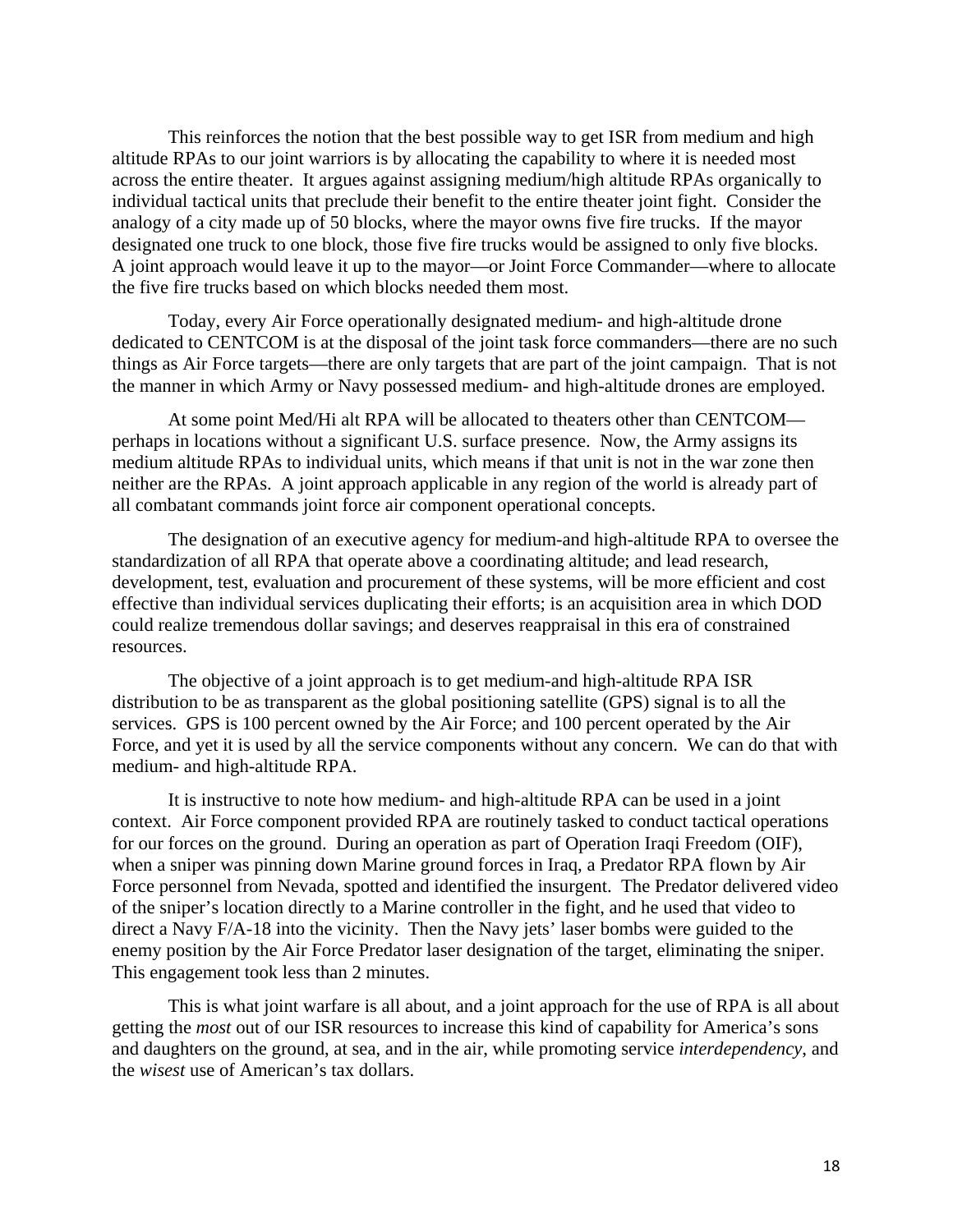9. Command and Control: While the increase in information velocity is enabling dramatic increases in the effectiveness of combat operations, there is also a downside. As a result of modern telecommunications, and the ability to rapidly transmit information to, from, and between various levels of command, there are many examples of "information age" operations where tactical level decisions were usurped by commanders at the operational and even strategic levels. This devolution of the construct of centralized control—decentralized execution to one of centralized control—centralized execution has caused reduced effectiveness in accomplishing mission objectives.

 Discipline is required to ensure "reachback" does not become "reachforward." Centralized control—centralized execution represents the failed Soviet command model that stifled initiative, induced delay, moved decision authority away from execution expertise, bred excessive caution and risk aversion. The results of such a model against a more flexible command structure were evident in 1991, when Soviet-sponsored Iraq applied unsuccessfully—similar C2 constructs against the US-led Coalition.

 Higher level of commanders, who are unwilling to delegate execution authority to the echelon with the greatest relevant situational knowledge and control, suffer from their remote perspective, create discontinuity, and hamstring the capability of commanders at the tactical level to execute a coherent, purposeful strategic plan. Growing accessibility to information requires the restructure of command and control hierarchies to facilitate rapid engagement of perishable targets and capitalize on our technological advantage. Information synthesis and execution authority must be shifted to the lowest possible levels while senior commanders and staffs must discipline themselves to stay at the appropriate level of war.

 The challenges of emerging threats, information velocity, and advanced technologies demand more than a mere evolution of current C2ISR paradigms, but rather a new approach that capitalizes on the opportunities inherent in those same challenges. We cannot expect to achieve future success through incremental enhancements to current C2 structures—that method evokes an industrial-age approach to warfare that has lost its currency and much of its meaning. The requirements of information age warfare demand not "spiral development," but modular, distributed technological maximization that permits and optimizes operational agility. That kind of agility will not be achievable without dramatic changes to our C2 CONOPS; our organizational paradigms for planning, processing, and executing joint operations; our acquisition processes; and a determined effort to match the results to the three critical challenges and opportunities, while simultaneously fitting them seamlessly into the context of joint and combined operations.

10. The Nuclear Triad: The nuclear triad remains critical to U.S. security for five reasons: 1) It provides the needed survivable platforms of bombers, submarines and land based missiles to avoid dangerous instabilities that would come from a submarine only force that would reduce American nuclear assets to less than 10 targets; 2) It provides the needed flexibility of ICBM promptness, SLBM survivability, and bomber recall ability to hold at risk adversary targets across the nuclear and non-nuclear spectrum to give the President the necessary timely capability to stop aggression using the least force necessary; 3) It guards against technological surprise including an adversary finding our submarines at sea or markedly improving their air defenses; 4) It preserves the land based ICBM leg of the Triad that with 400 silo based missiles presents an adversary with the impossible task of targeting the force by surprise; and 5) Provides a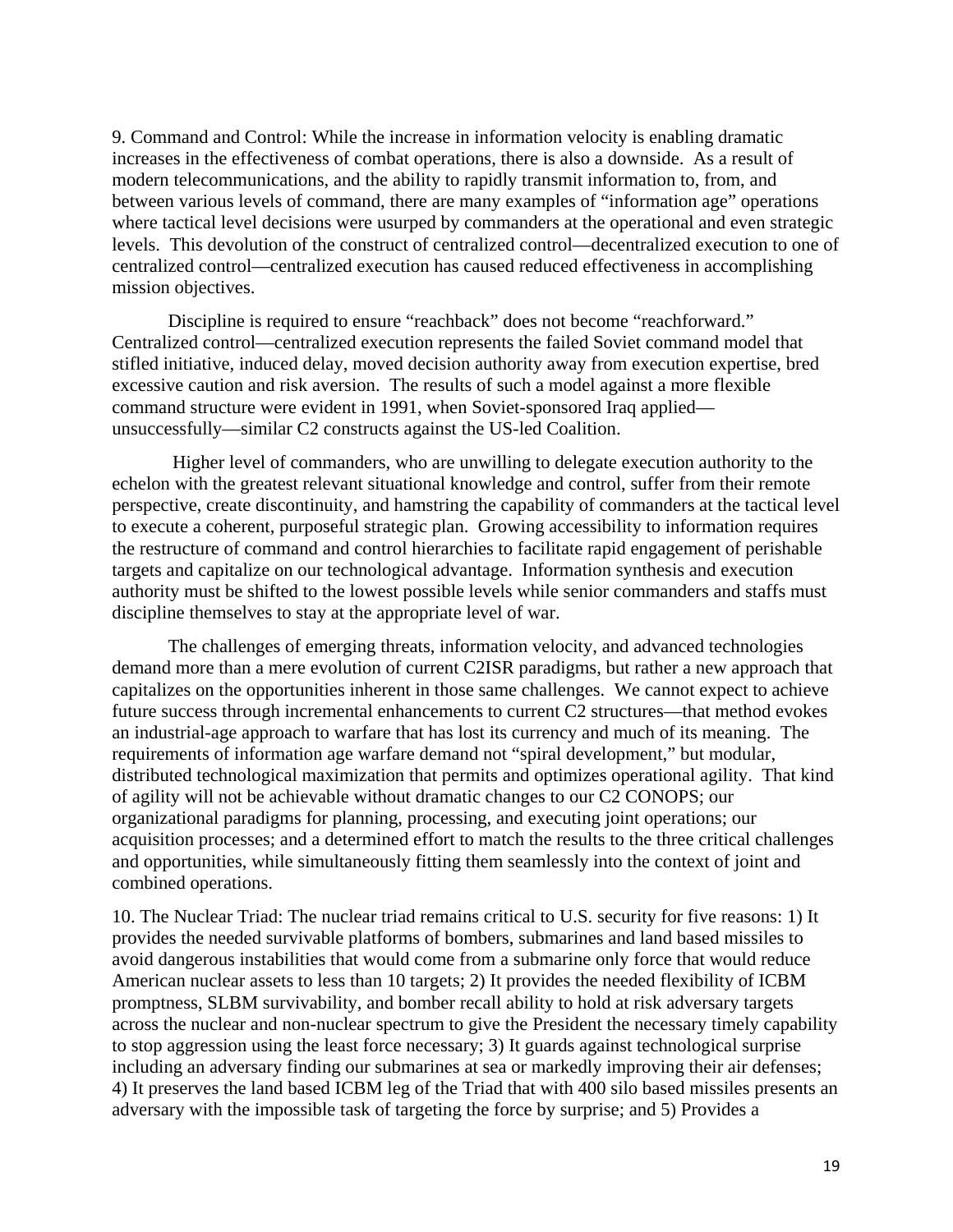significant hedge that allows expansion of the force should current arms control limits be abandoned or should the geo-security environment become significantly worse.

11. Military Advice to the President: One of the downsides of the Goldwater Nichols Act—in terms of ensuring alternative courses of action regarding matters of war are heard by the President—is that the act designated the Chairman of the Joint Chiefs of Staff (CJCS) as the principal military advisor to the President. The next National Security Act should specifically give the service chiefs access to the President in order to stop the filtering of advice. An anecdote from planning Operation Desert Storm illustrates the point.

 In the late fall of 1990, the President became aware that there was disagreement among the Joints Chiefs of Staff about plans for the war against Iraq. In response, he called a meeting at Camp David with the Joint Chiefs and others to be held just days after his request went out. Some of the air planners spent a considerable amount of time in those few days working with the Air Force Chief of Staff so that he would be prepared to make the airpower case that the war could be executed quickly and at a very low cost. The message got through, for in early January, the President asked just the Air Force chief and the Secretary of Defense to meet him at the White House where he asked the Air Force chief if he was still as confident as he had been at Camp David a few weeks previously. Receiving an affirmative response, he proceeded with the plans that led to an ultimatum to Iraq and commencement of the air-dominant war on the  $16<sup>th</sup>$  of January.

 Although any military officer could have been involved in this type of discussion with the President, it is the Air Force professional that can give the clearest predictions as properly planned airpower operations connect directly and quickly to strategic objectives and are parallel in nature as opposed to the serial operations of land warfare where probabilities and costs are so difficult to forecast. These meetings not only illustrate the close connection of the airpower professional and the highest national objectives, but also suggest that the airpower professional has special and especially difficult roles to play in the current system of joint staff organization.

 During World War II, four senior officers had generally open access to the President and they frequently presented him with ideas as divergent as Europe first verses Pacific first and with emphasis on aircraft production as opposed to tank production. The President, as commander-inchief, then made the decisions he was charged to make, but did so having had unfiltered advice from military experts. In today's world the President rarely receives unfiltered advice; instead, the CJCS, accompanied and supervised by the Secretary of Defense, summarizes the views of the other service chiefs and then makes his own recommendations. Representation of views with which you disagree is very difficult at best. As there are very clear philosophical and operational differences (or should be) between land, sea, and air officers, the chance that the president will hear a clear exposition of the differences is small. Thus, the likelihood of an informed decision on such momentous issues as war and peace is unlikely.

 This indeed was the situation in December of 1990 and had not the President learned of the significant disagreement within the JCS, decisions on the first Gulf War might have been far different. The role of the service leadership is to represent their perspectives forthrightly, and to be prepared to take the case to the highest leadership. This is not an easy charge in today's world, but it is one essential to accept. Ideally, however, there would be a serious reconsideration of our defense leadership structure and the service military leadership should be at the forefront with proposals and arguments.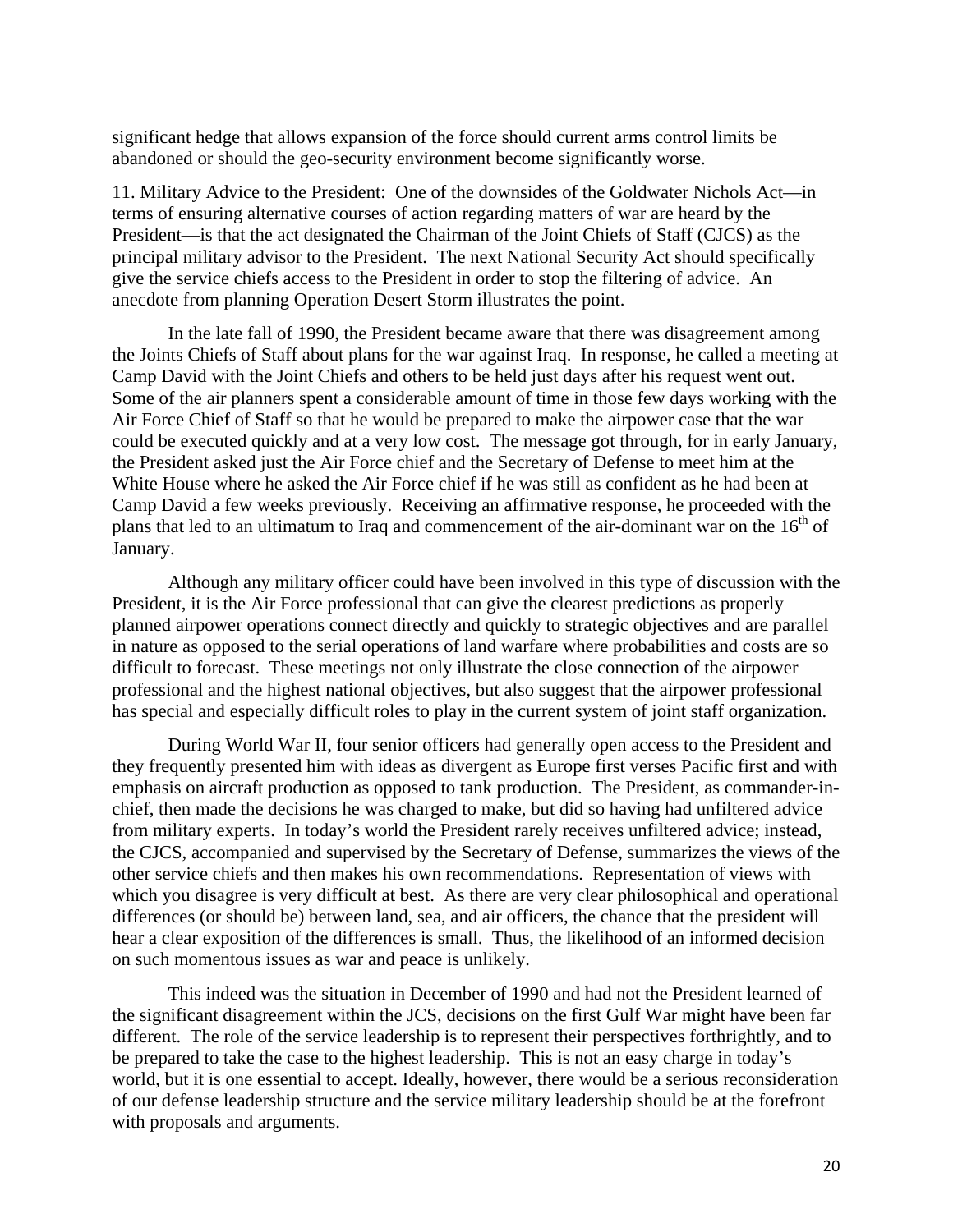12. Joint Training. The past nearly 25 years of continuous combat operations have made the services the most joint capable forces in the world in conducting joint operations. But as we drawn down our combat operations and the services move back into garrison, The CJCS must be given the authority and the accountability for designing and directing aggressive and continuing joint training exercises and experiments. In the absence of that kind of effort, the services will retreat to their primary focus on using their limited resources to develop their service required skills and exercises and "joint" operations will become an after thought.

13. Unit Organization, training and equipage. One of the treasured principles of Title 10 is the service prerogative to determine their own methods for "organizing, training and equipping" their forces and then defining how they will present those forces to a combatant commander who then has the authority, by the provisions inherent in definition of "Operational Control" reconfigure, reassign and combine organizations to meet his war fighting needs. Clearly those authorities are exercised with great caution because the combatant commander must weigh the risks associated with altering the basic structure of a combat unit to the opportunities for success by doing so to present a more capable warfighting force.

 This is often done however, in the rear area with logistics, administrative, security, communications, personnel, civil engineering and other enabling capabilities. So if the combatant commander has the authority to over rule the services in the way he may organize his gained forces, and by law, may direct the training regimens required of the services to prepare their forces to meet his unique theater needs, and then may adjust the equipage of those units, again to meet his needs, and the services must comply, one must ask why are the services so much different in the way they describe themselves in the "Force For" documents?

 Further why will one service offer capabilities down to and including only a single person and yet other services define a capability type and then tailor it, to include all of its organic enablers, as the minimum deployable package, thereby preventing its enablers to be used without deploying the entire package. The opportunity for efficiencies could be enormous if the services were made to become much more standard in the way they construct their tables of allowance and table of equipage.

14. The Reserve Components: The value of National Guard and Reserve forces are critical if we are to craft a defense strategy that yields the nation strategic agility. As we seek to balance capability, capacity, and readiness, the reserve components' ability to surge in an affordable fashion, makes them incredibly important assets. They need to be at the center of options for managing the military in a time of austerity. It is important to recognize that Guard and Reserve forces are not just a force in reserve, or an force multiplier with a personnel cost savings, but when the reserve forces are used, they bring the rest of the nation into the decision making process.

15. Sequestration. Because there is no public awareness of what is happening relative to the reduction in resources allocated to Defense, the hollow force that sequestration is imposing today will not be readily apparent until those forces are required. What is so devastating about sequestration—and not obvious in a 20 second sound byte—is that it is now affecting U.S. capability to provide rapid response sufficient to meet the demands of our security strategy.